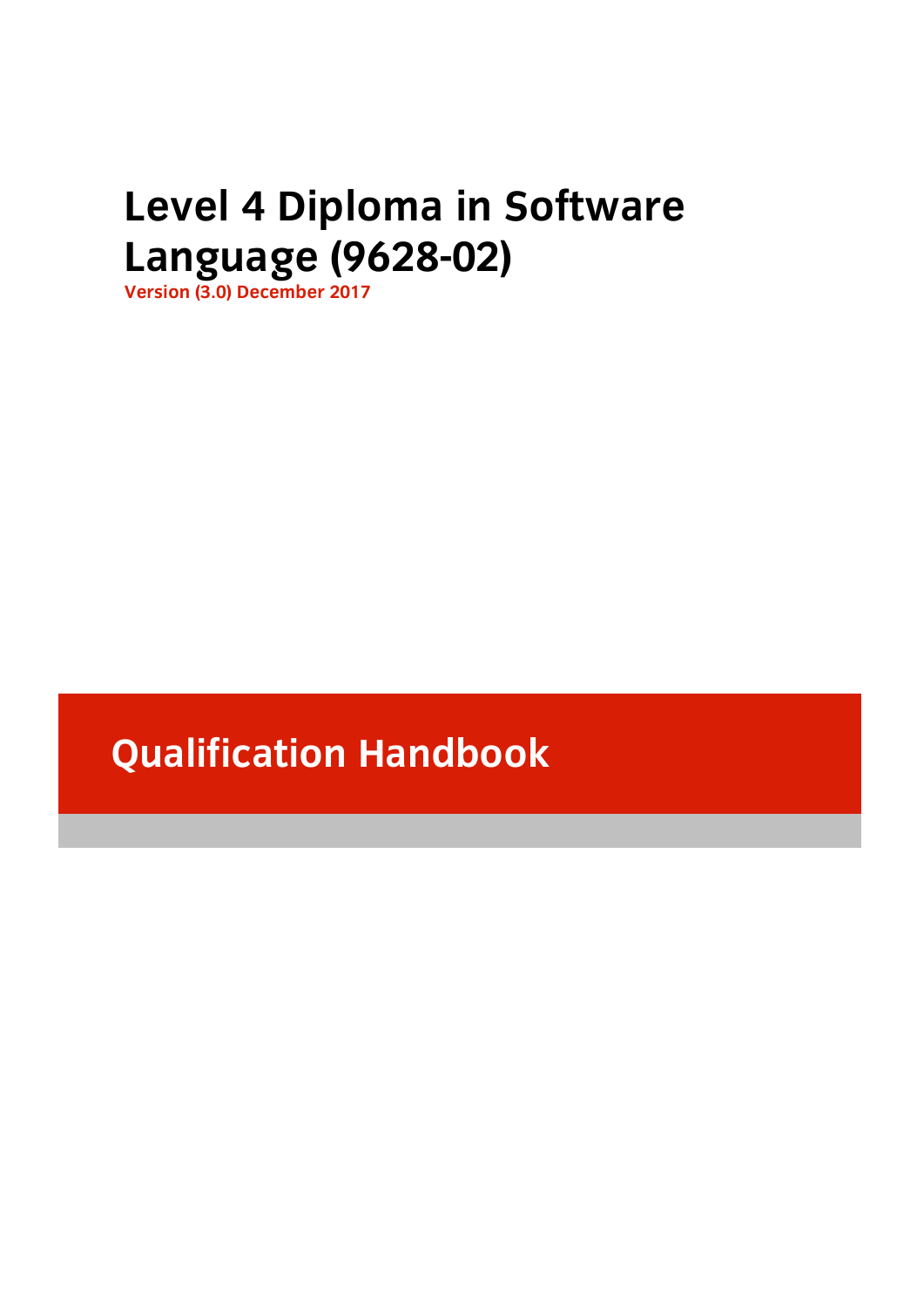# **Qualification at a glance**

 $\overline{a}$ 

| Industry area                            | IT Professional                                                                                                       |                    |                                                     |                                          |
|------------------------------------------|-----------------------------------------------------------------------------------------------------------------------|--------------------|-----------------------------------------------------|------------------------------------------|
| <b>City &amp; Guilds number</b>          | 9628                                                                                                                  |                    |                                                     |                                          |
| Age group                                | $16+$                                                                                                                 |                    |                                                     |                                          |
| <b>Assessment</b>                        |                                                                                                                       | Evolve online test |                                                     |                                          |
| <b>Approvals</b>                         | Approval application required.<br>Please see www.cityandguilds.com for details.                                       |                    |                                                     |                                          |
| <b>Registration and certification</b>    | Registration and certification of this qualification is<br>through the Walled Garden, and is subject to end<br>dates. |                    |                                                     |                                          |
| <b>Title and level</b>                   | <b>GLH</b>                                                                                                            | <b>TQT</b>         | <b>City &amp; Guilds</b><br>qualification<br>number | <b>Ofqual</b><br>accreditation<br>number |
| Level 4 Diploma in Software<br>l anguage | 90                                                                                                                    | 450                | 9628-02                                             | 603/0410/8                               |

| Version and date Change detail |                            | Section    |
|--------------------------------|----------------------------|------------|
| 2.0 Jan 2017                   | Assessment method changed. | Assessment |
| 3.0 Dec 2017                   | Test specifications added  | Assessment |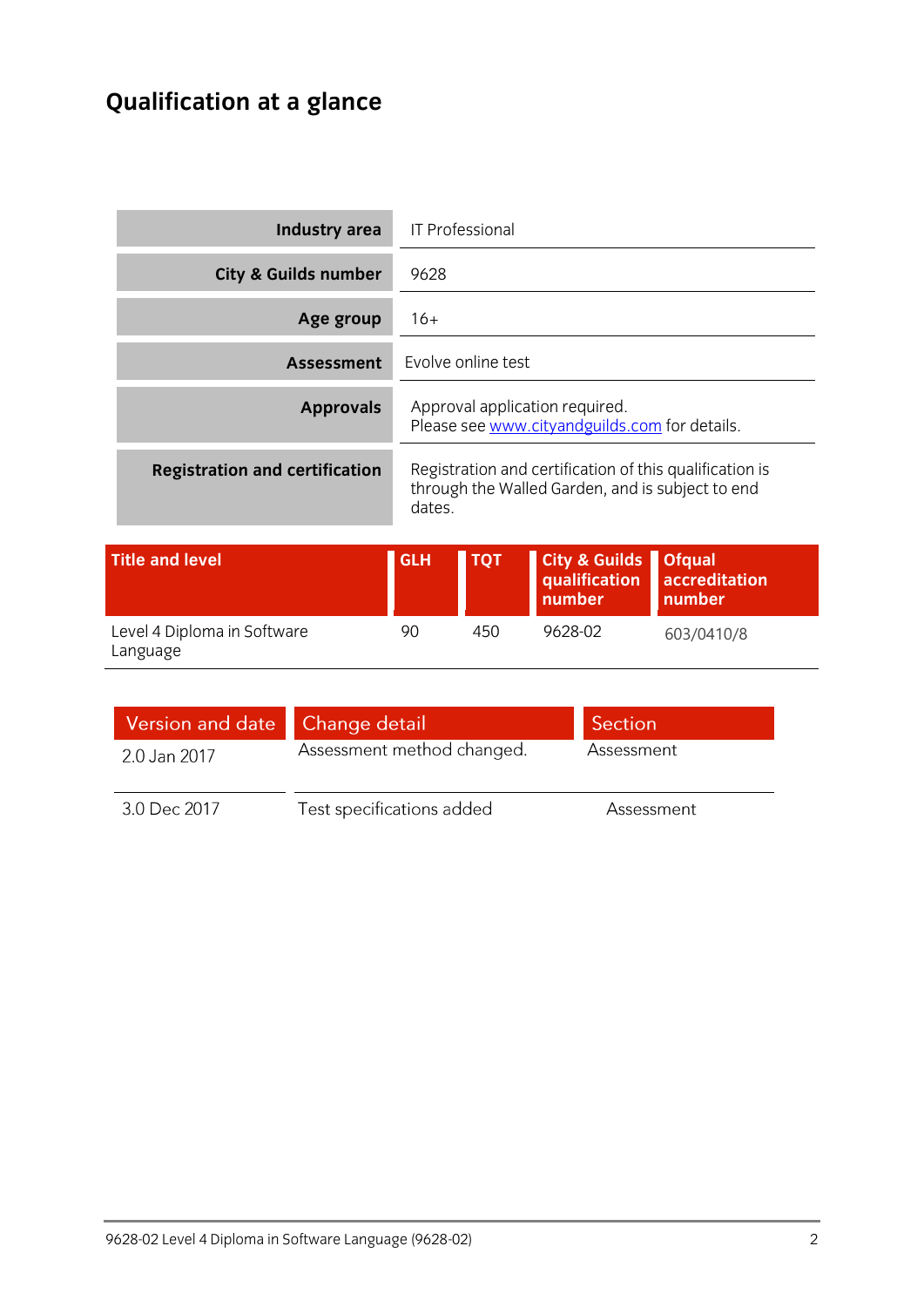# **Contents**

| <b>Qualification at a glance</b><br><b>Contents</b> |                                                           | $\mathbf{2}$                                                                                                             |
|-----------------------------------------------------|-----------------------------------------------------------|--------------------------------------------------------------------------------------------------------------------------|
|                                                     |                                                           | $\mathbf{3}$                                                                                                             |
|                                                     |                                                           | 4                                                                                                                        |
|                                                     | Structure                                                 | 5                                                                                                                        |
|                                                     | <b>Total Qualification Time</b>                           | 5                                                                                                                        |
|                                                     |                                                           | 6                                                                                                                        |
|                                                     | Approval                                                  | 6                                                                                                                        |
|                                                     | Resource requirements                                     | 6                                                                                                                        |
|                                                     | Learner entry requirements                                | $\overline{7}$                                                                                                           |
|                                                     | Age restrictions                                          | 7                                                                                                                        |
|                                                     |                                                           | 8                                                                                                                        |
|                                                     | Initial assessment and induction                          | 8                                                                                                                        |
|                                                     |                                                           | 9                                                                                                                        |
|                                                     | Summary of assessment methods                             | 9                                                                                                                        |
|                                                     | Assessment strategy                                       | 9                                                                                                                        |
|                                                     |                                                           | 10                                                                                                                       |
|                                                     | Quality assurance                                         | 10                                                                                                                       |
|                                                     | Other issues                                              | 10                                                                                                                       |
| <b>Units</b>                                        |                                                           | 11                                                                                                                       |
|                                                     | Availability of units                                     | 11                                                                                                                       |
|                                                     | Structure of the units                                    | 11                                                                                                                       |
|                                                     | <b>Software Language</b>                                  | 12                                                                                                                       |
|                                                     | <b>Relationships to other qualifications</b>              | 20                                                                                                                       |
|                                                     | <b>Sources of general information</b>                     | 21                                                                                                                       |
|                                                     | <b>Unit 402</b><br><b>Appendix 1</b><br><b>Appendix 2</b> | <b>Introduction</b><br><b>Centre requirements</b><br>Delivering the qualification<br><b>Assessment</b><br>Administration |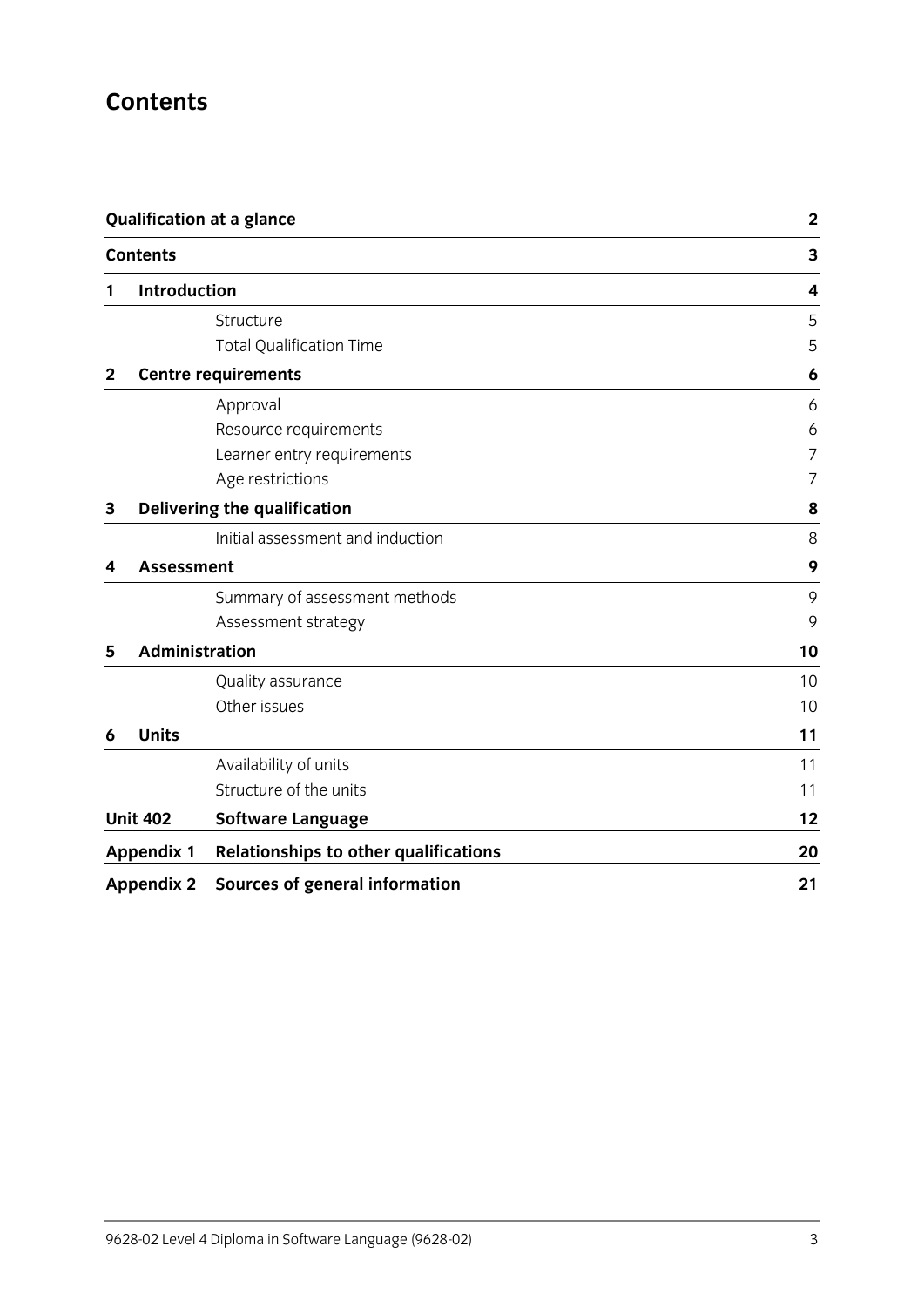# **1 Introduction**

This document tells you what you need to do to deliver the qualification:

| <b>Area</b>                                                 | <b>Description</b>                                                                                                                                                                                                                                                                                                                                                                                                                                                  |
|-------------------------------------------------------------|---------------------------------------------------------------------------------------------------------------------------------------------------------------------------------------------------------------------------------------------------------------------------------------------------------------------------------------------------------------------------------------------------------------------------------------------------------------------|
| Who is the qualification for?                               | This qualification is designed to support learners to<br>develop a full range of underpinning knowledge that can be<br>used in a variety of businesses and industries that<br>demonstrate confidence and transferability in a Digital<br>Technology Environment.                                                                                                                                                                                                    |
| What does the qualification cover?                          | A Software Developer will typically be working as part of a<br>larger team and the modules are designed to provide<br>learners with the knowledge to enable them to interpret<br>design documentation and specifications for which they<br>will have responsibility as part of the elements of an overall<br>project.                                                                                                                                               |
| What opportunities for progression<br>are there?            | This qualification is part of the Digital Industries<br>Apprenticeship programme and are not offered as<br>standalone products.<br>On achieving this qualification the learner will have<br>completed a section of the knowledge element as part of<br>their apprenticeship journey.                                                                                                                                                                                |
| Who did we develop the qualification<br>with?               | It was developed in collaboration with employers, sector<br>experts and training providers using the Standard as the<br>baseline. The Standards have been created by The Tech<br>Partnership and their Employer Groups for the specific<br>areas. The qualification embodies the required learning for<br>an apprentice to have the opportunity to successfully gain<br>the relevant knowledge for their chosen career path in a<br>Digital Technology environment. |
| Is it part of an apprenticeship<br>framework or initiative? | Yes-9648 Software Developer                                                                                                                                                                                                                                                                                                                                                                                                                                         |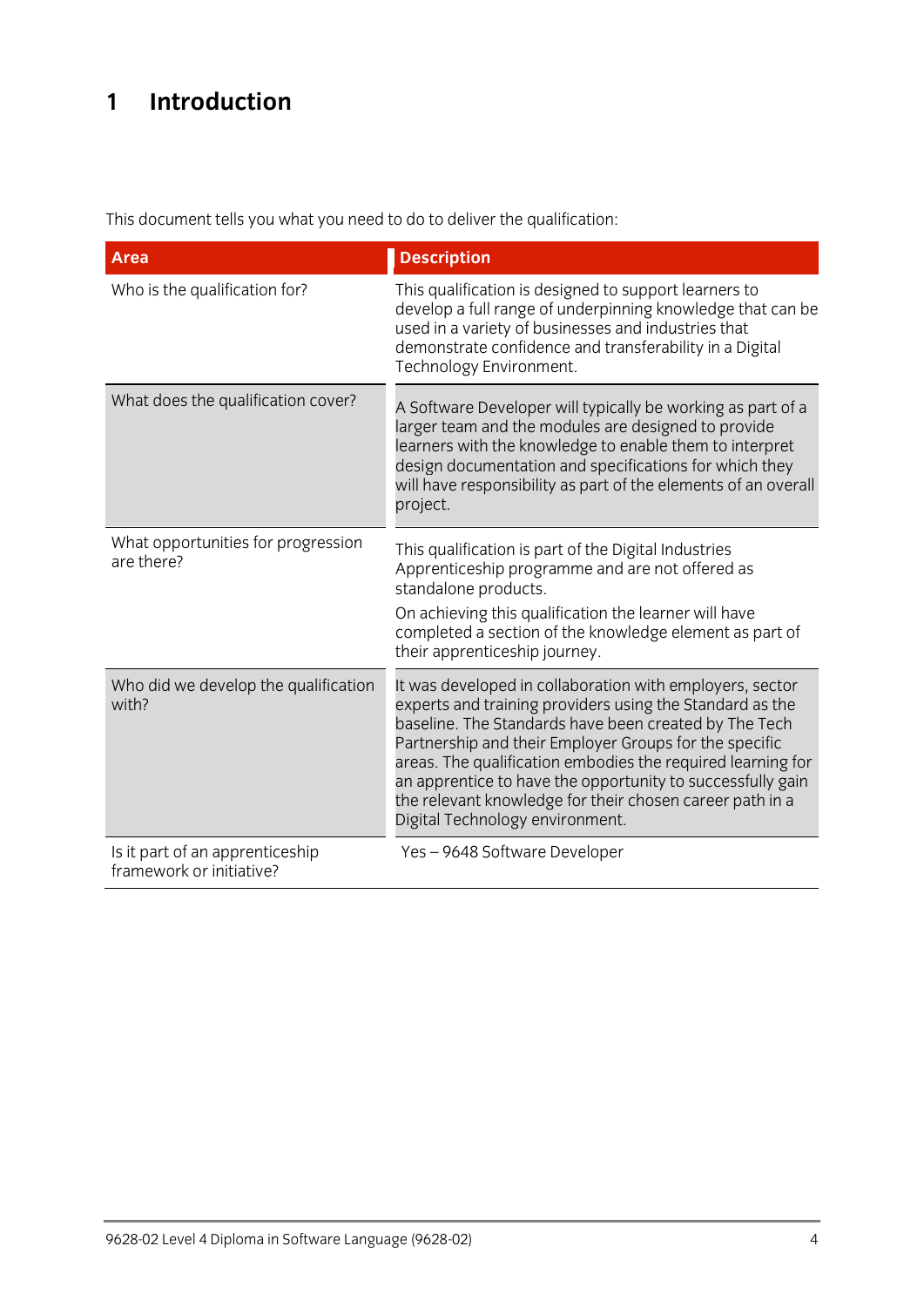### **Structure Structure**

Learners must complete the single unit 402 to gain this qualification.

# **Total Qualification Time**

Total Qualification Time (TQT) is the number of notional hours which represents an estimate of the the achievement of the level of attainment necessary for the award of a qualification. the achievement of the level of attainment necessary for the award of a qualification.

- $\cdot$  The number of hours which an awarding org  $\frac{1}{2}$  The number of  $\frac{1}{2}$  and  $\frac{1}{2}$  and  $\frac{1}{2}$  are assigned to a qualitation for Guidel $\frac{1}{2}$  and  $\frac{1}{2}$  and  $\frac{1}{2}$  and  $\frac{1}{2}$  and  $\frac{1}{2}$  and  $\frac{1}{2}$  and  $\frac{1}{2}$  and  $\frac{1}{2}$  and  $\frac{1}{2$ Learning, and<br>an estimate of the number of hours a Learner will reasonably be likely to spend in preparation.
- $\bullet$ study or any other form of participation in education or training, including assessment, which takes place as directed by - but, unlike Guided Learning, not under the Immediate Guidance or takes place as an ecceancy - but, unlike Guided Learning, not under the Immediate Guidance or<br>Supervision of - a lecturer supervisor, tutor or other, appropriate provider of education or Supervision of - a lecturer, supervisor, tutor or other, appropriate provider of education or training.

| <b>Title and level</b>                  | <b>GLH</b> | <b>TQT</b> |
|-----------------------------------------|------------|------------|
| Level 4 Diploma in Software<br>Language | gη         | 450        |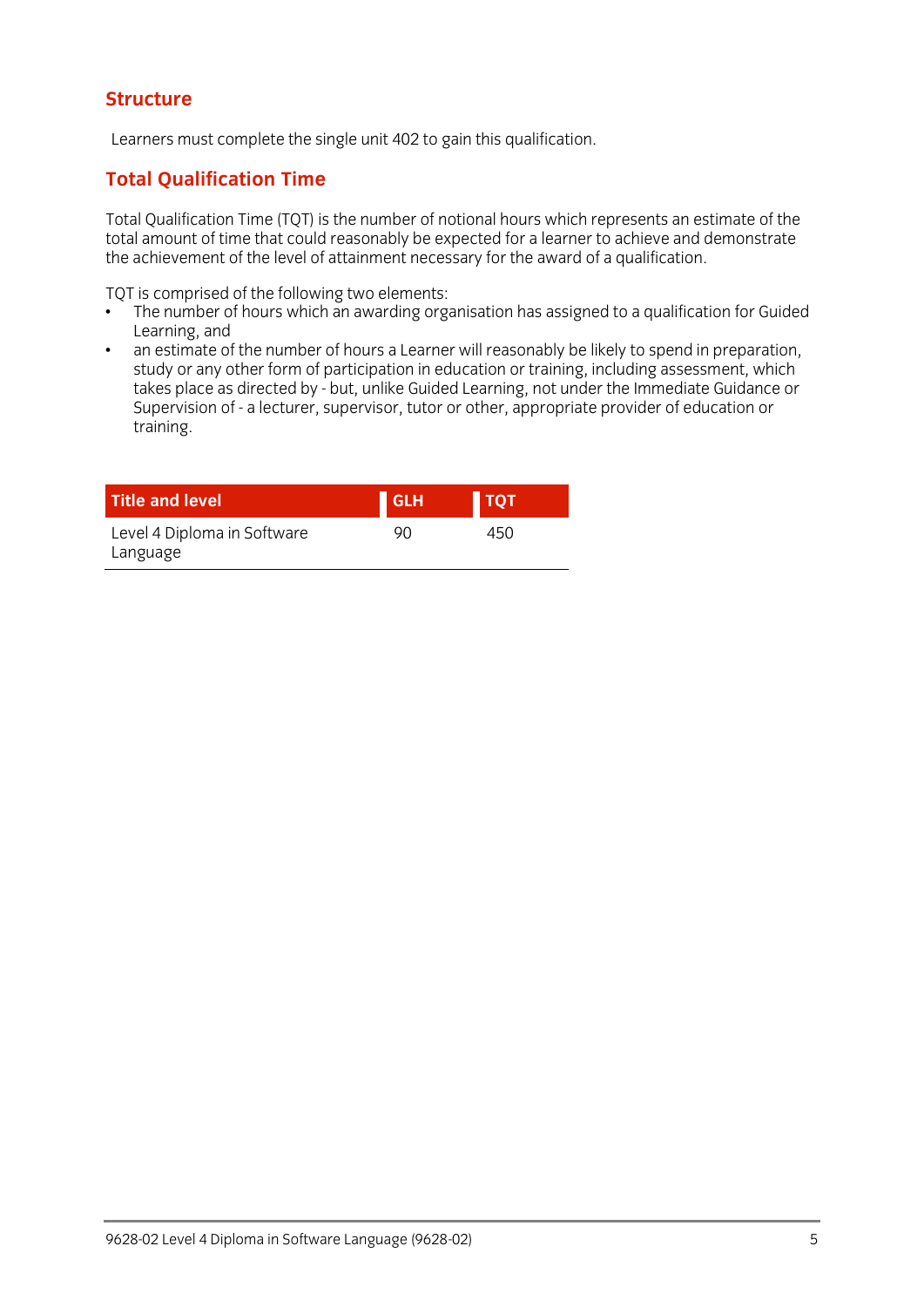### $\overline{2}$ **2 Centre requirements**

### **Approval**

Fast Track Approval is offered to existing City & Guilds Centres offering the SASE framework for the Advanced and/or Higher Level Apprenticeship for IT, Software, Web and Telecoms, or the SASW framework for the Apprenticeship and/or Higher Level Apprenticeship for IT, Software, Web and Telecoms through City & Guilds. See the separate document on our website that provides details of the Fast Track Process and actions to be taken. the Fast Track Process and actions to be taken.

City & Guilds is offering the opportunity for existing City & Guilds centres delivering SASE framework<br>for the Advanced and/or Higher Level Apprenticeship for IT, Software, Web and Telecoms, or the SASW framework for the Apprenticeship and/or Higher Level Apprenticeship for IT, Software, Web and Telecoms with other Awarding Organisations to gain approval for these Apprenticeship Standards through the Common Approval Framework. See the separate document at www.cityandguilds.com which provides details of the New Programme Process and actions to be www.cityandguilds.com which provides details of the New Programme Process and actions to be New Process and a<br>taken

Centres that are not currently with City & Guilds will need to complete a Customer Application Form and once accepted they will be asked to complete the Centre Approval Process. See the separate document on our website that provides details of the New Centre Approval Process and actions to document on our website that provides details of the New Centre Approval Provides and actions to be taken.

 $\alpha$  the qualification before designing a course programme of the qualification before designing a course programme.

# **Resource requirements**

### **Resources** *Resources*

Please see the individual unit information for any resources required.

# *Centre staffing*

Staff delivering these qualifications must be able to demonstrate that they meet the following occupational expertise requirements. They should:

- be occupationally competent or technically knowledgeable in the areas for which they are<br>delivering training and/or have experience of providing training. This knowledge must be to delivering training and/or have experience of providing training. This knowledge must be to the same level as the training being delivered
- have recent relevant experience in the specific area they will be assessing<br>• have credible experience of providing training
- have credible experience of providing training.

While the Assessor/Verifier (A/V) units/TAQA are valued as qualifications for centre staff, they are not currently a requirement for these qualifications. However, City & Guilds encourage trainers and assessors to qualify to the current TAQA standard. Centre staff may undertake more than one role, assessors to quality to the current TAQA standard. Centre stationary undertake more than one role,<br>And tutor and assessor or internal verifier hut cannot internally verify their own assessments eg tutor and assessor or internal verifier, but cannot internally verify their own assessments.

# *Continuing Professional Development (CPD)*

Centres are expected to support their staff in ensuring that their knowledge and/or practice remains current. This includes currency within the occupational area and of best practice in delivery. current. This includes currency with the occupation the occupation of best product product product product in delivery,  $\frac{1}{2}$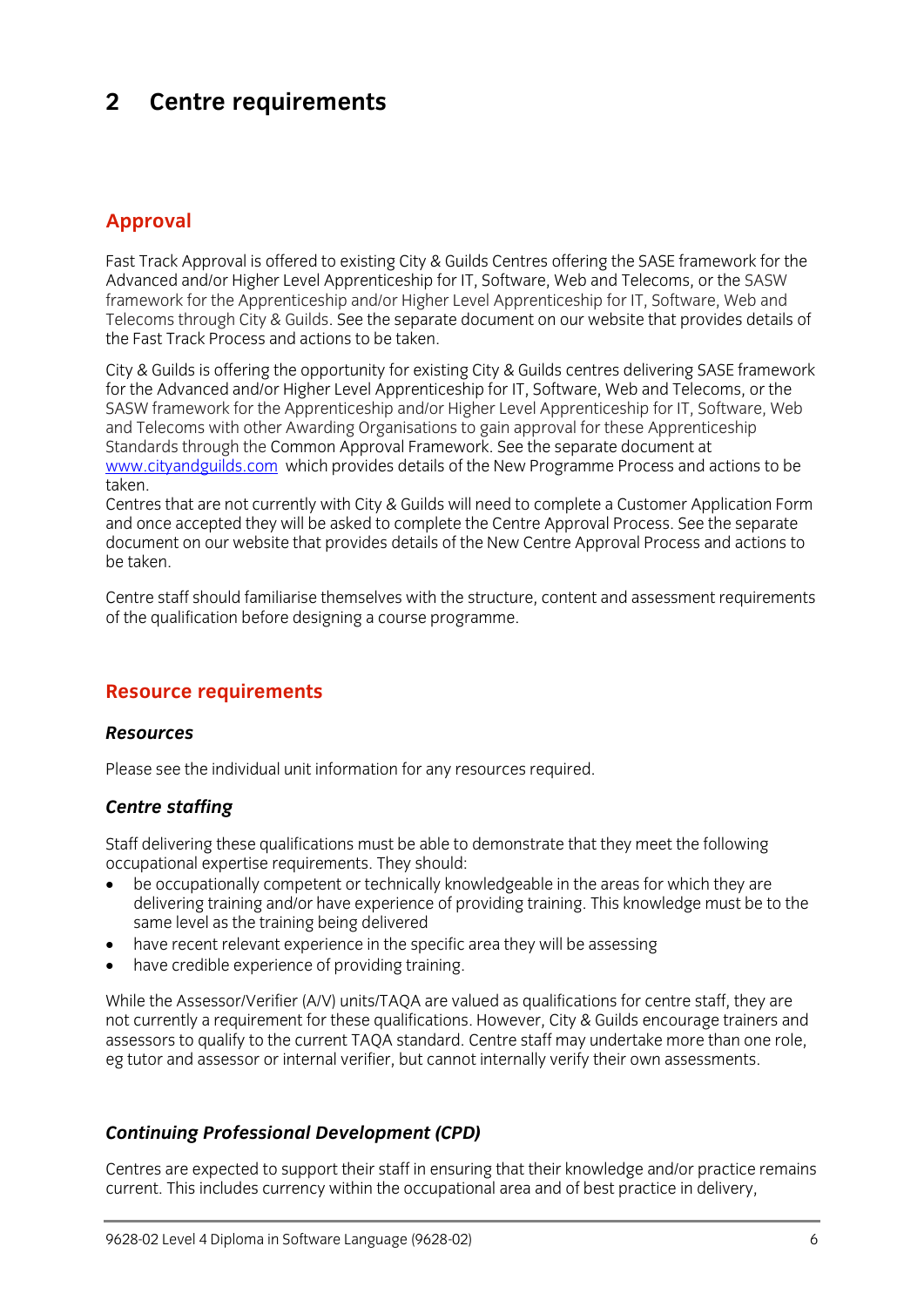mentoring, training, assessment and quality assurance. It should also take account of any national, international policy and legislative developments.

Internal quality assurance is key to ensuring that the assessment of evidence for units is of consistent and appropriate quality. They should:

- be occupationally competent or technically knowledgeable in the area for which they are internally quality assuring
- have recent relevant experience in the specific area they will be assessing<br>• have credible experience of providing training
- have credible experience of providing training<br>• have a CV available demonstrating relevant ex-
- have a CV available demonstrating relevant experience and any qualifications held.

In certain circumstances, City & Guilds will recognise non-accredited learning and experience as equivalent as follows:

If the Internal Quality Assurer does not hold a qualification they must be able to demonstrate evidence of working to their own organisation's internal quality assurance standards which clearly link to V1/TAOA or other equivalent standards for internal quality standards which clearly link to V1/TAQA or other equivalent standards for internal quality.<br>ASSUIFANCE assurance.

### **Learner entry requirements**

City & Guilds does not set entry requirements for these qualifications. However, centres must ensure that learners have the potential and opportunity to gain the qualifications successfully and that they have the full engagement of the employers for the full programme.  $t_{\rm t}$  that the employers for the full programme.

### **Age restrictions**

City & Guilds cannot accept any registrations for learners under 16 as these qualifications are not approved for learners under 16.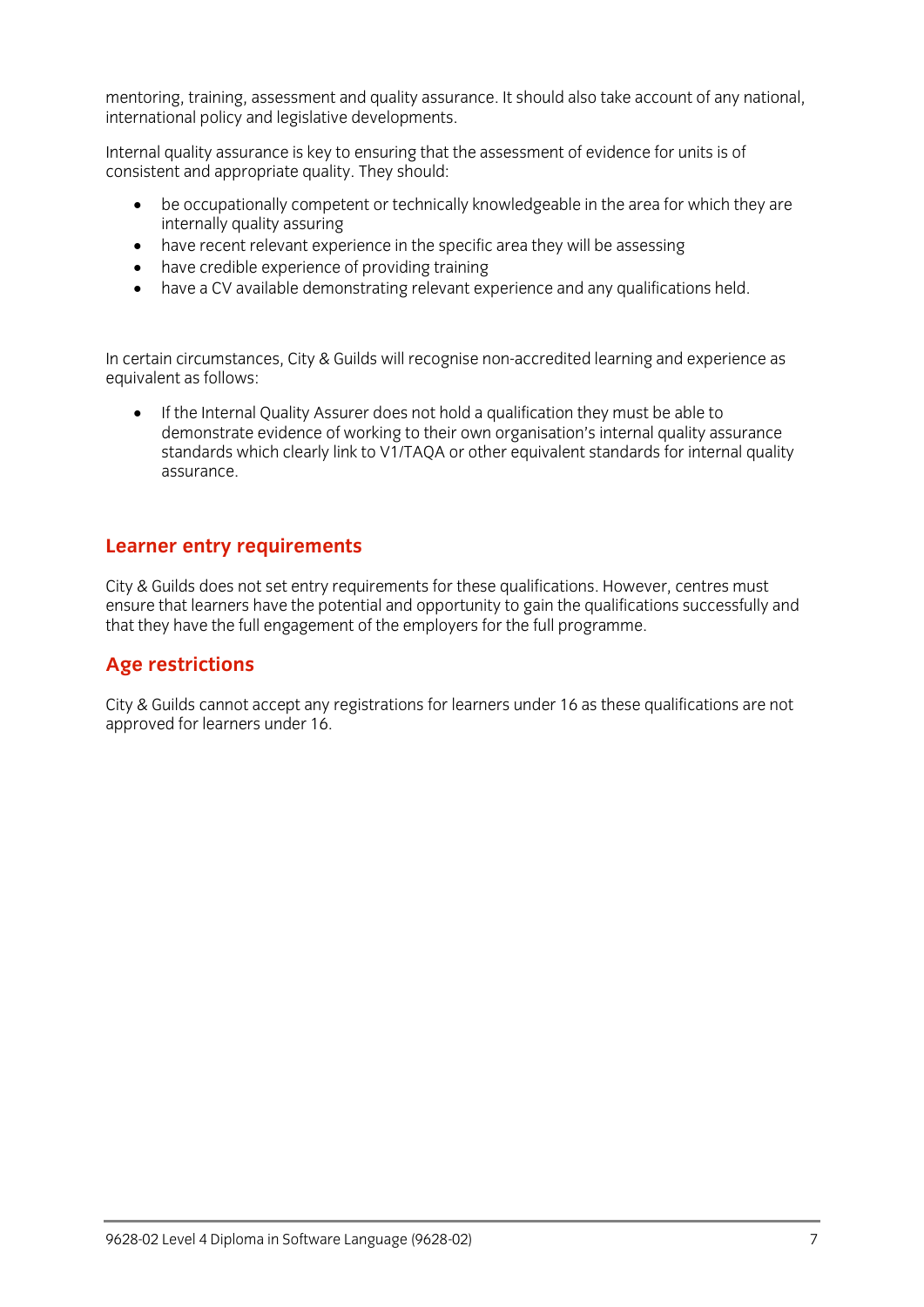### $\mathbf{3}$ **3 Delivering the qualification**

### Initial assessment and induction **Initial assessment and induction**

An initial assessment of each learner should be made before the start of their programme to identify:

- $\bullet$  if the learner has any specific training needs<br>  $\bullet$  sunnort and quidance they may need when
- support and guidance they may need when working towards their qualifications
- any units they have already completed, or credit they have accumulated which is relevant to the
- $\bullet$  the appropriate type and level of qualification.

We recommend that centres provide an induction programme so the learner fully understands the requirements of the qualification[s], their responsibilities as a learner, and the responsibilities of the centre. This information can be recorded on a learning contract. centre. This information can be recorded on a learning contract.

### *Recording documents*

Learners and centres may decide to use a paper-based or electronic method of recording evidence.

City & Guilds endorses several ePortfolio systems, including our own, Learning Assistant, an easy-toqualifications. Further details are available at: www.citvand euilds.com/eportfolios. qualifications. Further details are available at: [www.cityandguilds.com/eportfolios.](http://www.cityandguilds.com/eportfolios)

City & Guilds has developed a set of *Recording forms* including examples of completed forms, for new and existing centres to use as appropriate. Recording forms are available on the City & Guilds website.

Although new centres are expected to use these forms, centres may devise or customise<br>alternative forms, which must be approved for use by the external verifier, before they are used by learners and assessors at the centre. Amendable (MS Word) versions of the forms are available on the City & Guilds website.  $t_{\rm t}$  the City website.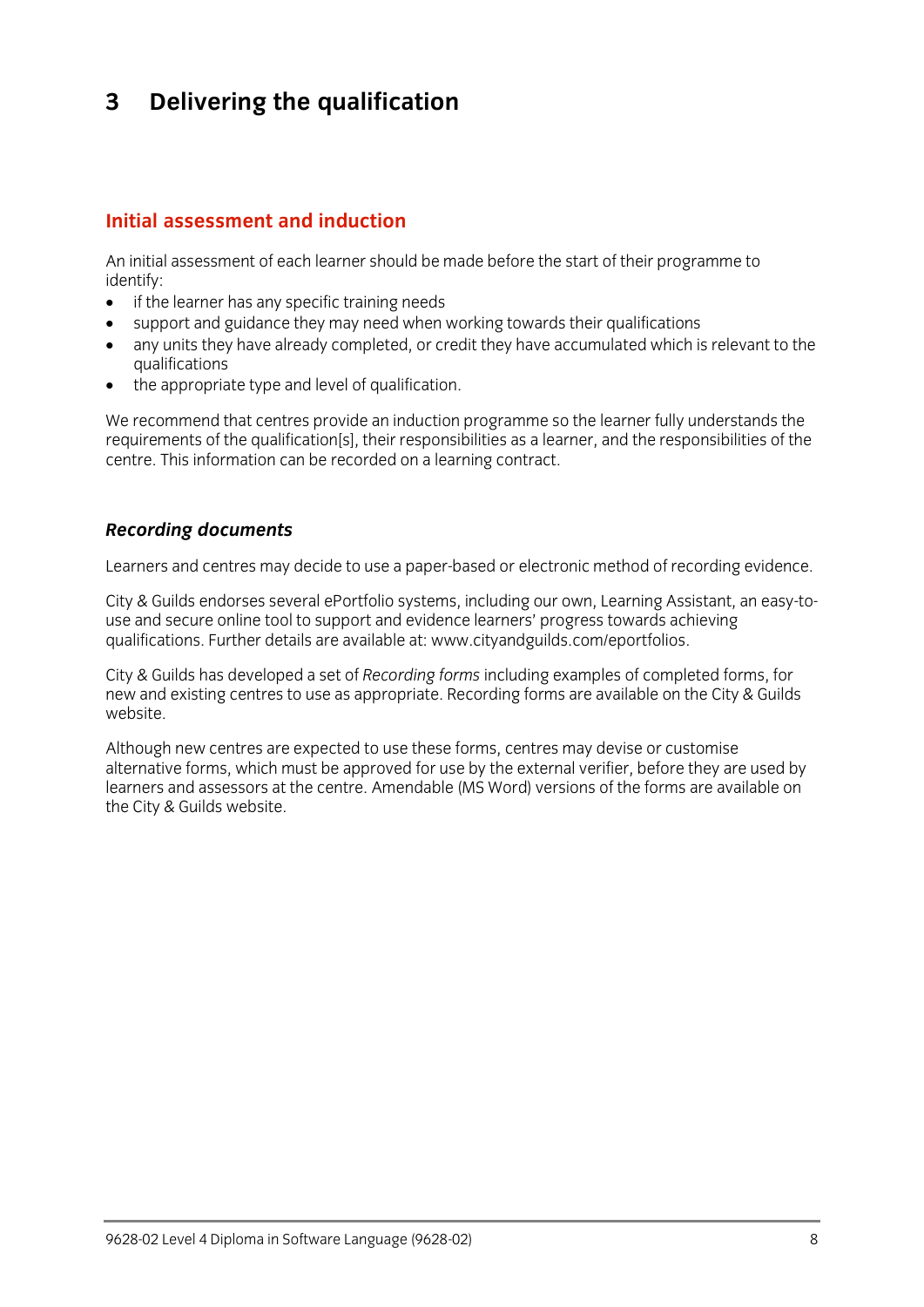### $\overline{\mathbf{4}}$ **Assessment 4 Assessment**

### **Summary of assessment methods**

*Candidates must:* successfully complete one assessment for the mandatory unit

| <b>Assessment Types</b> |                      |                     |                                         |
|-------------------------|----------------------|---------------------|-----------------------------------------|
| <b>Unit</b>             | <b>Title</b>         | Assessment method   | Where to obtain assessment<br>materials |
| 402                     | Software<br>Language | Evolve on-line test | www.cityandguilds.com                   |

### **Assessment strategy**

Assessment type: Multiple-choice online test<br>Assessment conditions: Invigilated examination conditions **Duration:** 1 hour **Number of questions: 36 Pass mark: 25/36 (69%) Grading: Pass/Fail Grading:** Pass/Fail

| <b>Learning Outcome</b>                                                                                              | No of questions |
|----------------------------------------------------------------------------------------------------------------------|-----------------|
| 1. Understand software design approaches                                                                             | 17              |
| 2. Understand how to interpret and implement a given design,<br>compliant with security and maintenance requirements | 10              |
| 3. Understand how to apply the mathematics required to be a<br>software developer                                    | Q               |

### *Recognition of prior learning (RPL)*

Recognition of prior learning means using a person's previous experience, or qualifications which is needed. have already been achieved, to contribute to a new qualification.

For this qualification, RPL is not allowed.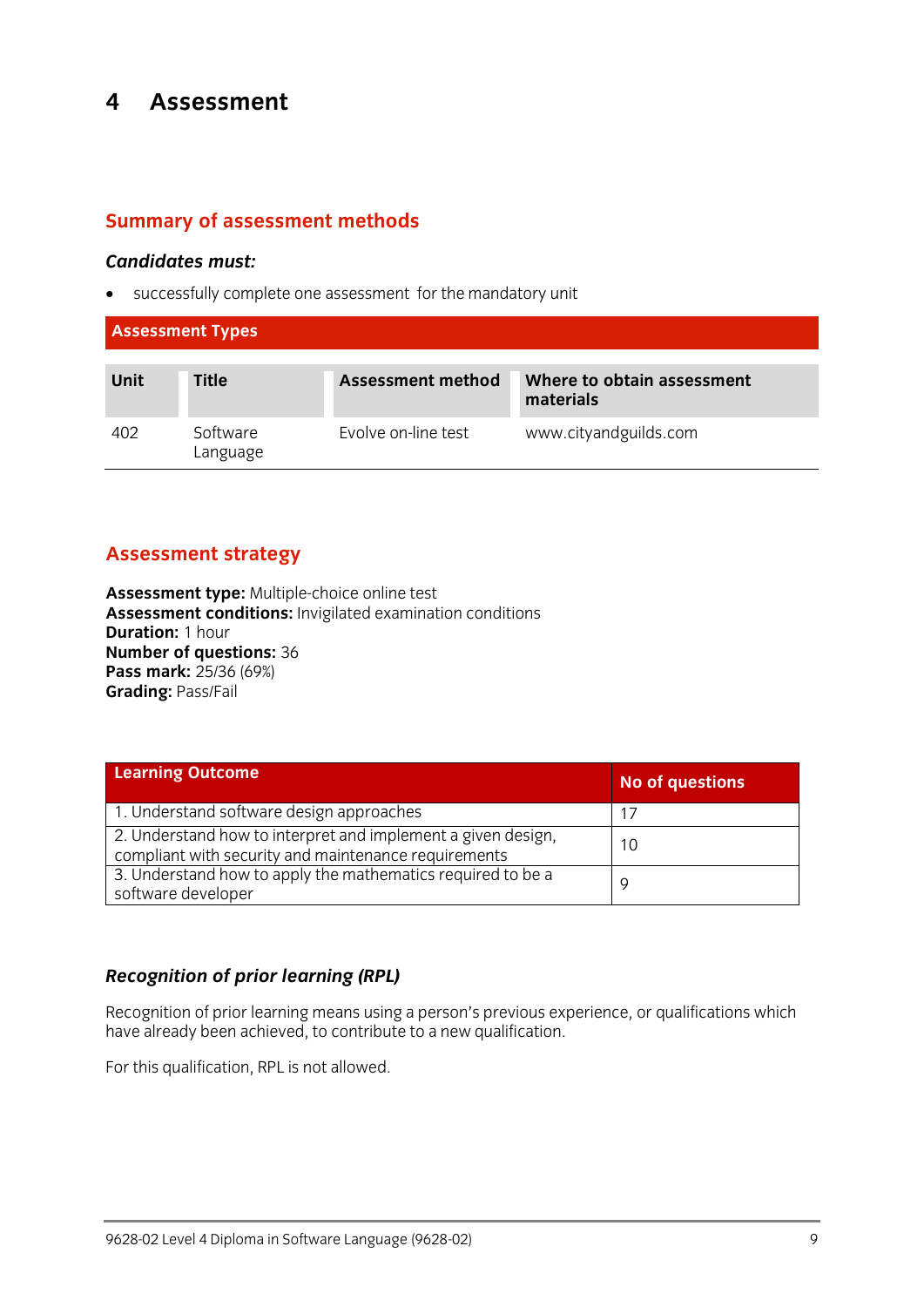### 5 Administration **5 Administration**

# **Quality assurance**

### *Internal quality assurance*

Registered centres must have effective quality assurance systems to ensure optimum delivery and<br>assessment of qualifications. Quality assurance includes initial centre registration by City & Guilds and the centre's own internal procedures for monitoring quality. Centres are responsible for internal quality assurance and City & Guilds is responsible for external quality assurance. internal quality assurance and City & Guilds is responsible for external quality assurance.

- $\bullet$  internal quality assurance<br>  $\bullet$  City & Guilds external moderation
- City & Guilds external moderation.

In order to carry out the quality assurance role, Internal Quality Assurers must have appropriate.

# *Access arrangements*

We can make arrangements so that learners with disabilities, special educational needs and<br>temporary injuries can access the assessment. These arrangements must be made before the examination. For example, we can produce a Braille paper for a learner with visual impairment. examination. For example, we can produce a Braille paper for a learner with visual impairment.

# *Language of examinations*

We will provide this specification in English only.

### Other issues **Other issues**

# *European Dimension*

City & Guilds has taken account of the 1988 Resolution of the Council of the European Community in preparing this specification and associated specimen units. preparing this specification and associated specimen units.

### **Environmental Education** *Environmental Education*

City & Guilds has taken account of the 1988 Resolution of the Council of the European Community<br>and the Report Environmental Responsibility: An Agenda for Further and Higher Education 1993 in  $\alpha$  and the Report Engineering  $\alpha$  and  $\beta$  and  $\beta$  in Agenda for Further and Higher Education 1993 in  $\beta$ preparing this specification and associated specimen units.

### **Avoidance of bias** *Avoidance of bias*

City & Guilds has taken great care in the preparation of this specification and specimen units to avoid bias of any kind.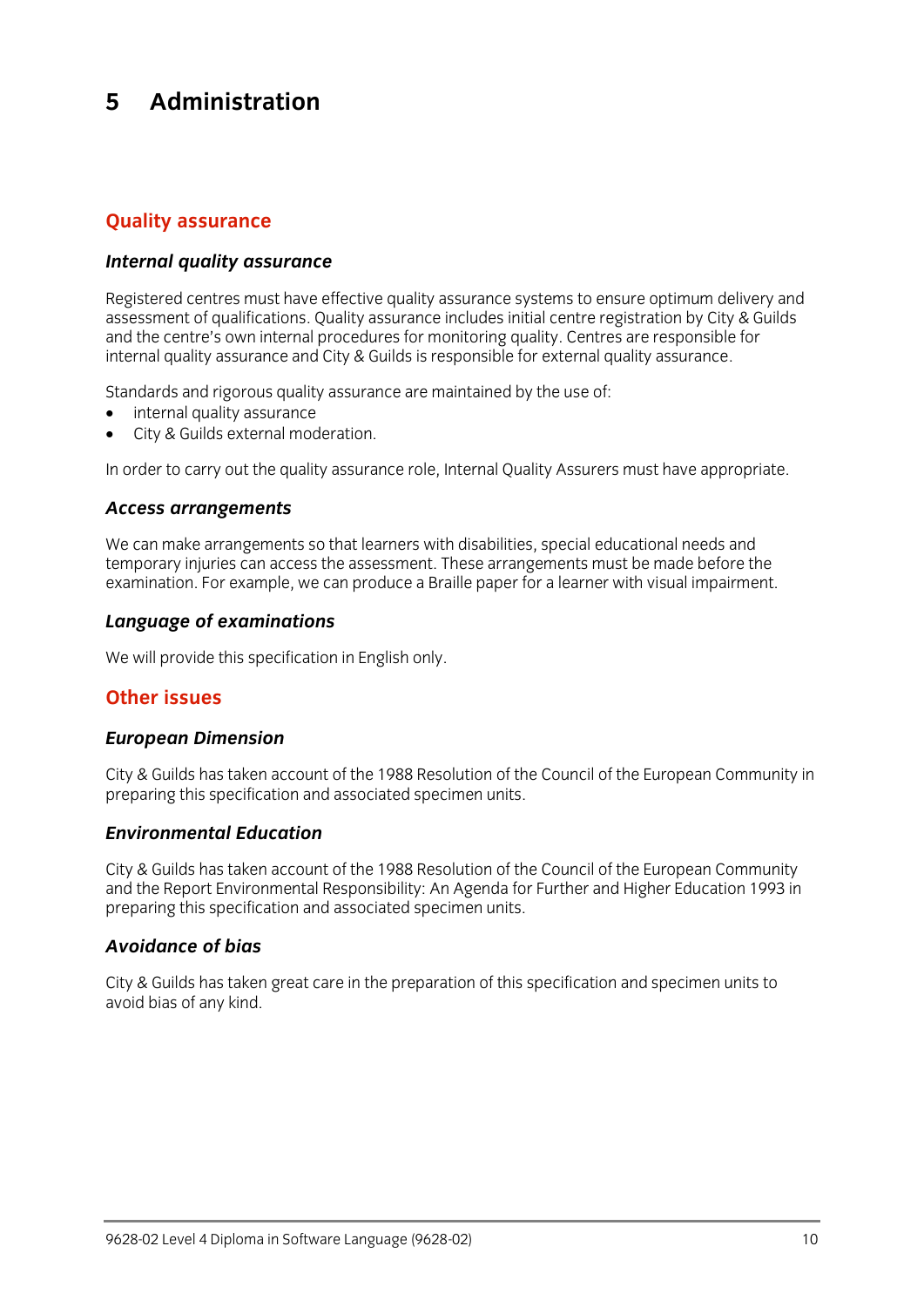### 6 **6 Units**

### **Availability of units**

The unit information can be found in this document.

### **Structure of the units**

- $\bullet$  City & Guilds reference number
- $\bullet$  Title
- **•** Level<br>• Guide
- Guided learning hours (GLH)
- 

• Learning outcomes, which are comprised of a number of topics<br>Centres must deliver the full breadth of the range. Specialist equipment or commodities may not be centres must demite the functionality of the range oppositive equipment or commodities may not be available to all centres, so centres should ensure that their delivery covers their use.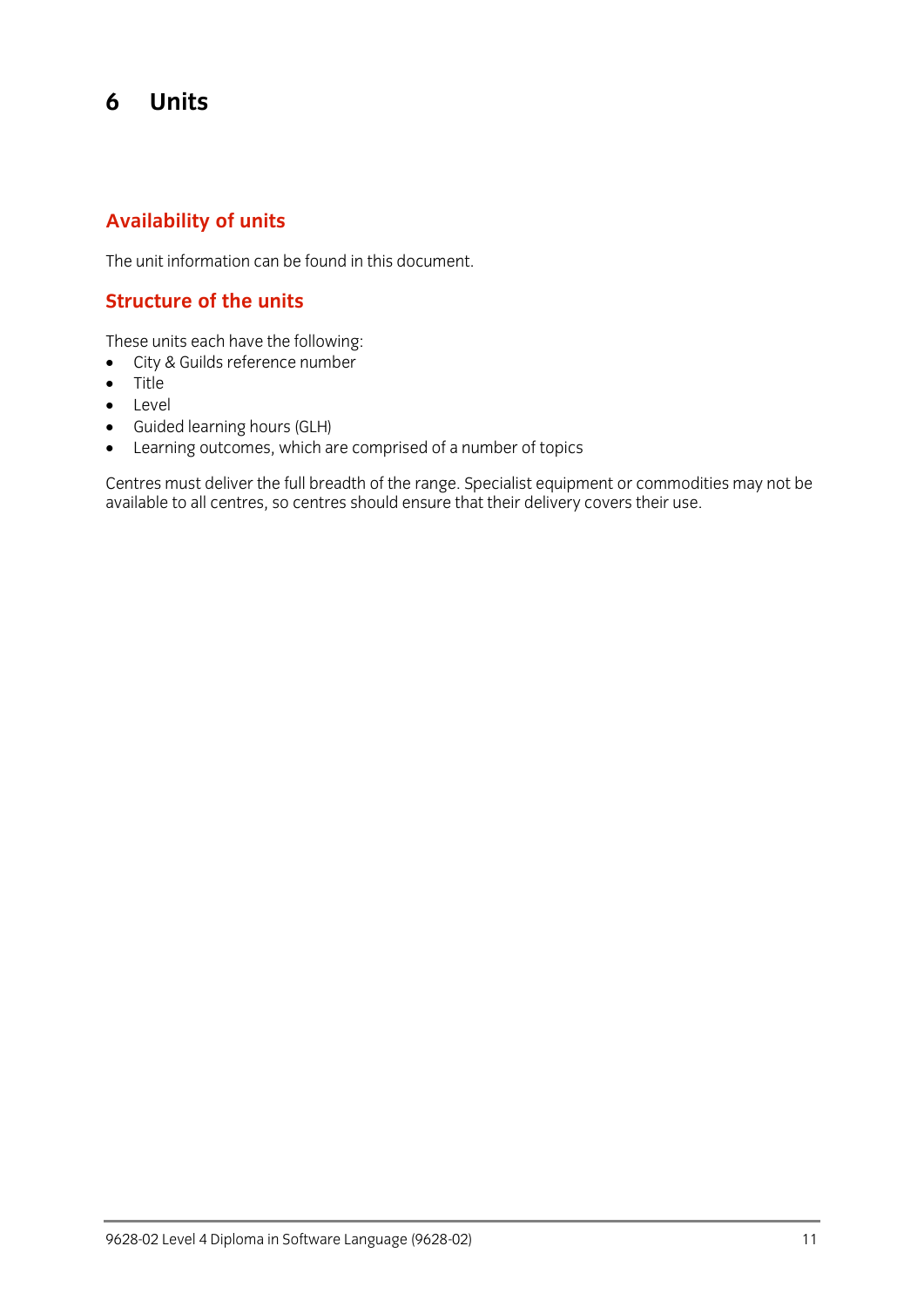### **Unit 402 Software Language**

| LEVEL 4       |  |
|---------------|--|
| <b>GLH</b> 90 |  |

### What is this unit about?

This unit provides learners with an understanding of the software development lifecycle, the choices that have to be made when selecting a software development methodology, and an appreciation of how software developers need to work effectively in teams to produce software. appreciation of how software developers need to work effectively in teams to produce software.

The role of software developer is to build and test high-quality code across front end, logic and<br>database lavers. A developer will typically be working as part of a larger team, in which they will have responsibility for some of the straightforward tasks and deliverables of the overall project. The developer will interpret design documentation and specifications. Customer requirements will typically be defined and agreed by more experienced or specialist members of the team, such as a business analyst or technical architect. business analyst or technical architect.

- Upon completion of this unit, learners will have gained the knowledge to support the competencies of a Software Developer. Competencies supported by the universities som<sub>i</sub>g.<br>able to undertake the following tasks: able to undertake the following tasks:
- Reviews requirements and specifications, and defines test conditions. Designs test cases and test scripts under own direction, mapping back to pre-determined criteria, recording and reporting outcomes. Analyses and reports test activities and results. Identifies and reports issues and risks associated with their own work. reports issues and risks associated with their own work.
- Designs, codes, tests, corrects, and documents moderately complex programs and program modifications from supplied specifications, using agreed standards and tools. Conducts reviews of supplied specifications, with others as appropriate. Conducts reviews of supplied specifications, with others as appropriate. Applies ergonomics tools and methods to develop users' tasks, interaction and interfaces to meet users' requirements.
- Applies data analysis and data modelling techniques to establish, modify or maintain a data structure and its associated components (entity descriptions, relationship descriptions, attribute definitions). attribute definitions).
- Develops specialist knowledge of database concepts, object and data modelling techniques and design principles. Translates object and data models into appropriate database schemas within design constraints. Interprets installation standards to meet project needs and produces database components as required. Evaluates potential solutions, demonstrating, installing and commissioning selected products. demonstrating, installing and commissioning selected products.
- Produces software builds from software source code. Conducts tests as defined in an integration test specification, records the details of any failures, and carries out fault diagnosis relating to simple failures, reporting the results of the diagnosis in a clear and concise manner. concise manner.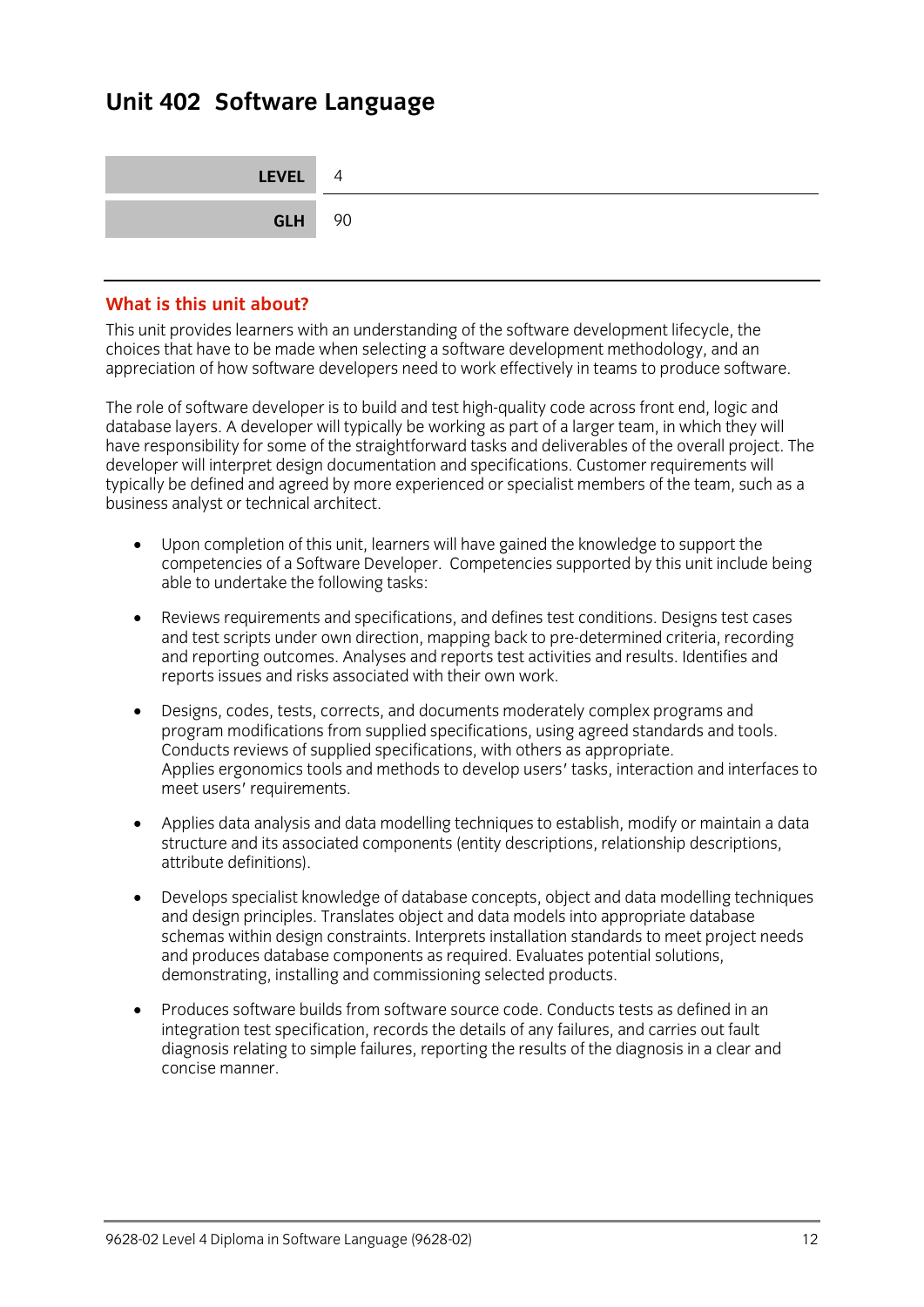**Learning outcomes** In this unit, learners will be able to

- 
- 1 Understand software design approaches<br>2 Understand how to interpret and implement a given design, compliant with security and maintenance requirements
- maintenance requirements  $\frac{1}{2}$  Understand to a software developeration to be a software developeration of  $\frac{1}{2}$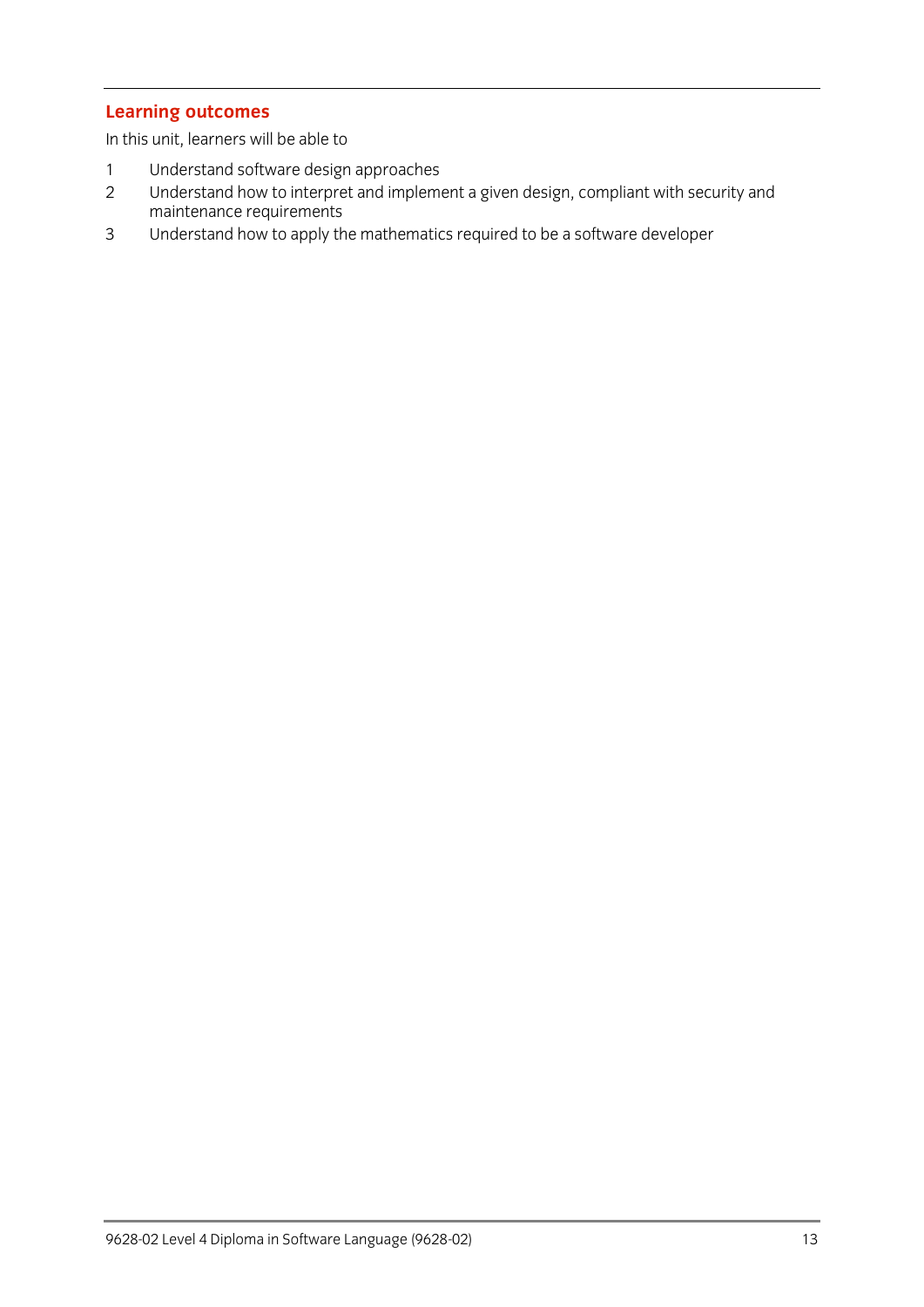# **Scope of content**

### **Learning outcome**

 $\mathbf{1}$  $1$  Understand software design approaches design approaches design approaches  $\sigma$ 

# **Topics**

- 1.1 Software design approaches<br>1.2 Interpreting a given design
- 
- 1.3 Programming paradigms 1.3 Programming paradigms

### **Depth**

### **Topic 1.1**

Learners will explore a range of software design concepts through the use of examples and<br>practical exercises. The learner will learn why design trade-offs have to be made and how different processes. The learner will learner with the learner with the material control of the material of the material of the material of the material of the material of the material of the material of the material of the material  $\frac{d}{d}$  methods can facilitate results can facilitate results for  $\frac{d}{d}$ 

- **Software constructs**<br> **Example 20** Describe the role of software design in the software development lifecycle<br> **Example 20** The refinement of specifications to enable code development that meets to
- The refinement of specifications to enable code development that meets the requirements of the project/client.
- $\bullet$  Explain different design approaches
- Compare the design trade-offs (advantages and disadvantages) such as modularity over
- Explain the role of performance modelling and simulation<br>• Describe the differences between structured design and
- Describe the differences between structured design and OO design
- Explain how to utilise design patterns

# **Topic 1.2**

Learners will explore a range of development choices available to them through the use of examples and practical exercises. The learner will learn how to implement re-use and design patterns in software code. patterns in software code.

- Interpret a green design<br>
Explain a range of development choices available eg:<br>
Encapsulation and modularisation
- **Encapsulation and modularisation**
- Information hiding using abstract data types and interfaces
- Coupling and cohesion
- Component reuse
- Implementation of standard patterns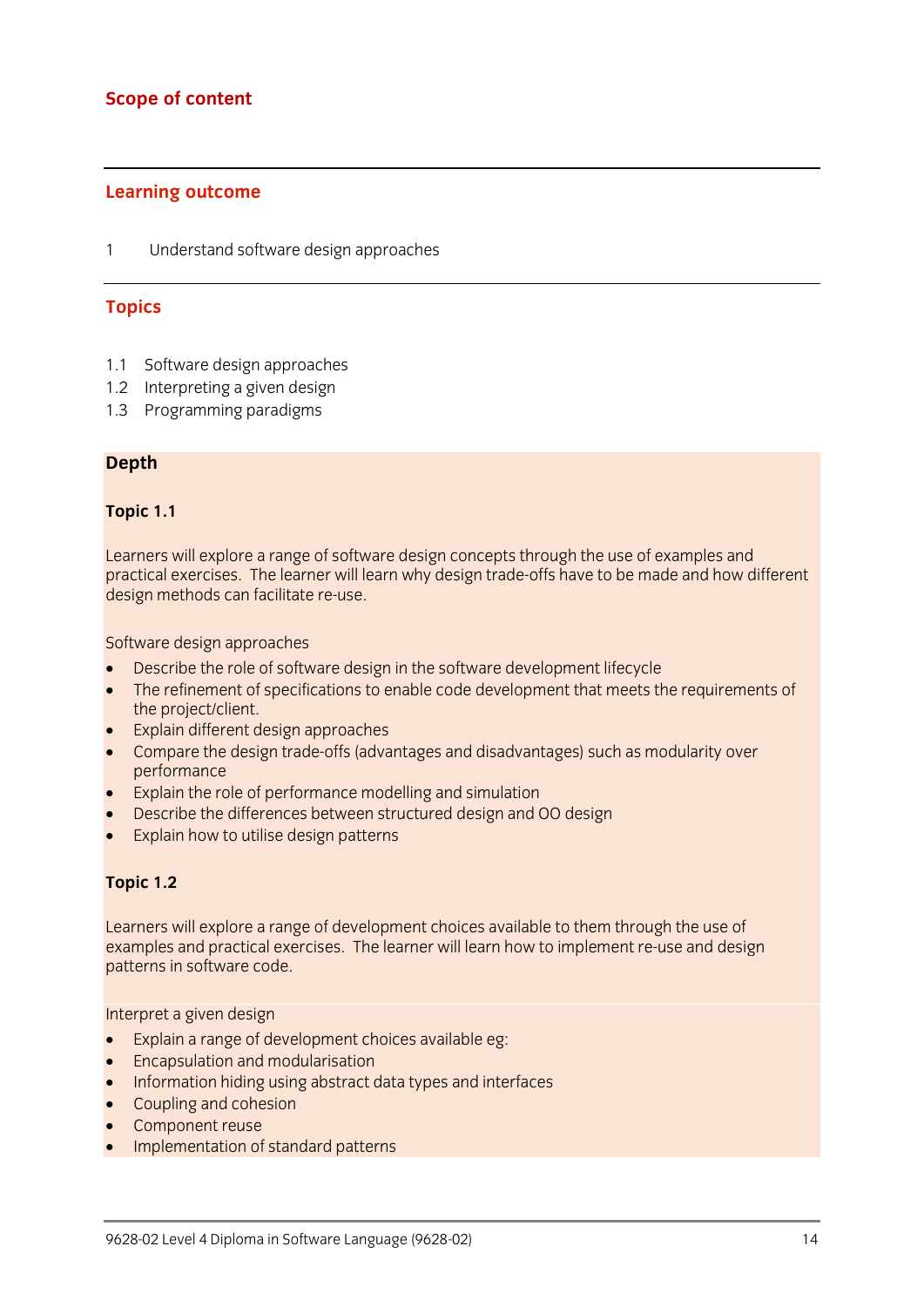# **Topic 1.3**

Learners will need to explain the difference between at least two programming paradigms (which must include Structured and Object-Orientated), and where it is appropriate to use specific  $n$  is a discrete Structure orientated and  $\sum_{i=1}^n a_i$  and  $\sum_{i=1}^n a_i$  is a propriate to use specific to use specific to use specific to use specific to use specific to use specific to use specific to use specific to paradigms.

- **Programming the advantages and disadvantages of different programming paradigms**<br>• Explain when it is appropriate to use specific programming paradigms
- Explain when it is appropriate to use specific programming paradigms
- Explain how each paradigm is able to support code re-use
- Contrast the maintainability of code from different paradigms

It is important to highlight to learners how the object-orientated paradigm facilitates code re-use<br>more readily than structured languages and that the learner can explain the advantages of reusing previously tested code. previously tested code.

### **Learning outcome**

2 Understand how to interpret and implement a given design, compliant with security and maintenance requirements maintenance requirements

# **Topics**

- 
- 2.1 Security requirements<br>2.2 Maintenance requirements 2.2 Maintenance requirements

# **Depth**

# **Topic 2.1**

 $\mathsf{softmax}$ software.<br>2.1Describe how and where security requirements should be considered in the software

development lifecycle

- **Explain the importance of considering security as part of the software implementation**<br>(development) process
- Explain the principle of "least privilege" (i.e. that no process is ever running with more than the hare minimum access that it needs to accomplish its function)
- Explain the advantages of reusing previously tested code<br>• Describe the type of security threats that may be encountered
- Describe the type of security threats that may be encountered and how they can be mitigated through code

# **Topic 2.2**

Learners will be able to appreciate that software has a lifecycle after release. The learner needs to understand that software will need to be maintained, often by individuals who are support professionals rather than software developers. professionals rather than software developers.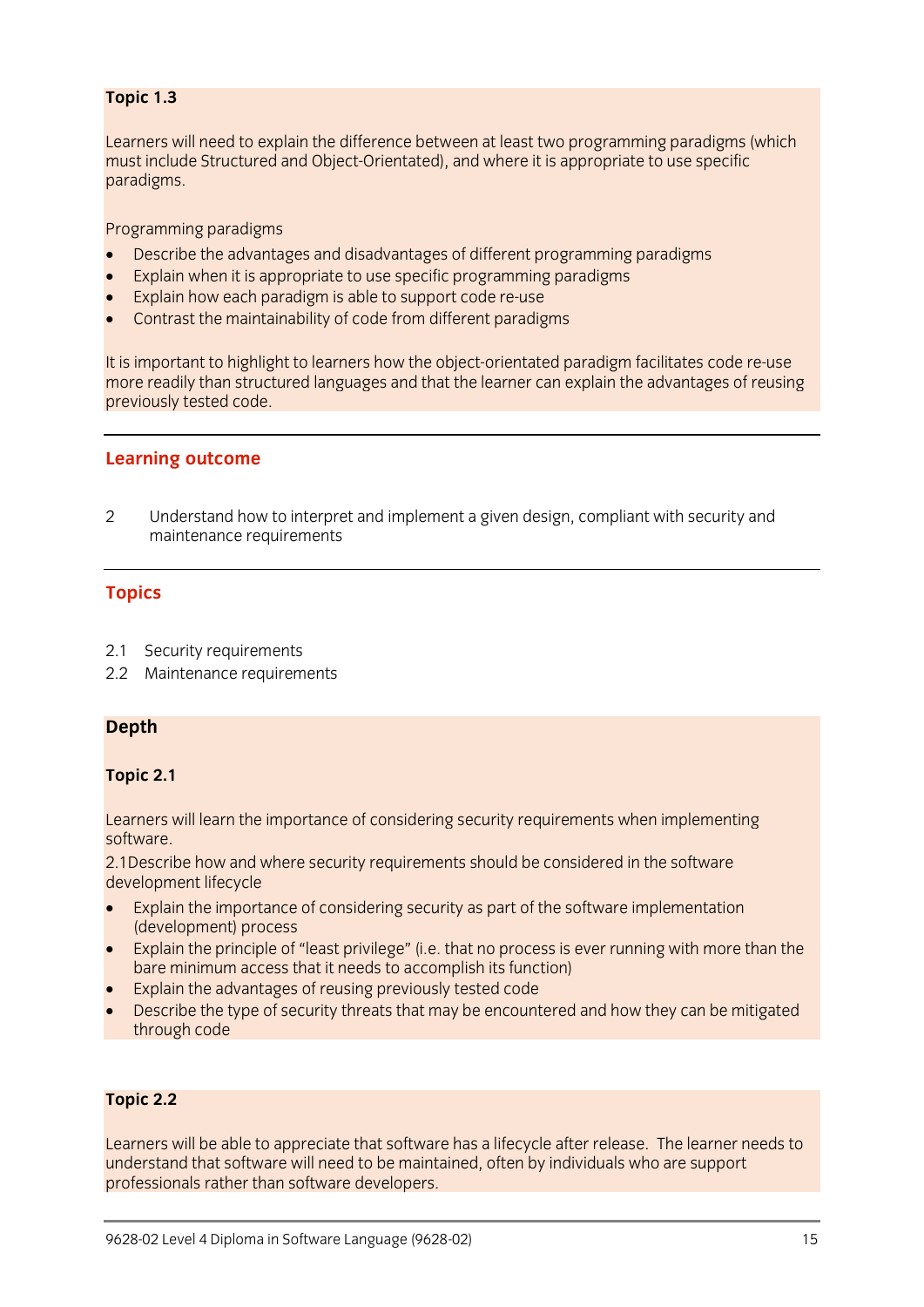2.2Describe how and where maintenance requirements should be considered in the software development lifecycle

- of the protepart and supplied if the cycle of software after development testing, deployment,<br>maintenance
- Explain the maintenance need for comprehensive software documentation (both within the code and in supporting materials)
- Explain the importance of complying with standards for the maintenance of software

This topic should emphasis the importance of documentation and that this should incorporate use<br>cases and results as well as code level documentation. cases and results as well as code level documentation.

# **Learning outcome**

 $\overline{3}$  $3.9$  Understand how to apply the mathematics required to be a software developer.

# **Topics**

- 
- 3.1 Key concepts<br>3.2 Tools and techniques for creating abstractions that represent a problem and devising algorithms that solve a problem efficiently
- 3.3 Standard data structures and algorithms for sorting, searching and optimisation  $3.3$  Standard data structures and  $3.3$  Standard and optimisation  $\sigma$

### **Depth**

### **Topic 3.1**

Learners will learn the key concepts of what a computable problem is and how computable<br>problems can be implemented through the use of software. In this, learners will need to be able to describe examples of non-computable problems. describe examples of non-computable problems.

- **Examples of computational problems and their solutions in a wide variety**<br>of fields
- Learners will learn about the limitations of computational problem solving (non-computability<br>and computational complexity) and computational complexity)

# **Topic 3.2**

Learners must learn how to solve computational problems through the creation of abstractions and implementation of algorithms. implementation of algorithms.

3.2 Explain a range of tools and techniques for creating abstractions that represent a problem and devising algorithms that solve a problem efficiently

- Learners will need to be introduced to sets, functions, logic and proofs<br>
Learners will be able to explain bow to present the algorithms using for
- Learners will be able to explain how to present the algorithms using formal mathematical n<del>oma</del>ti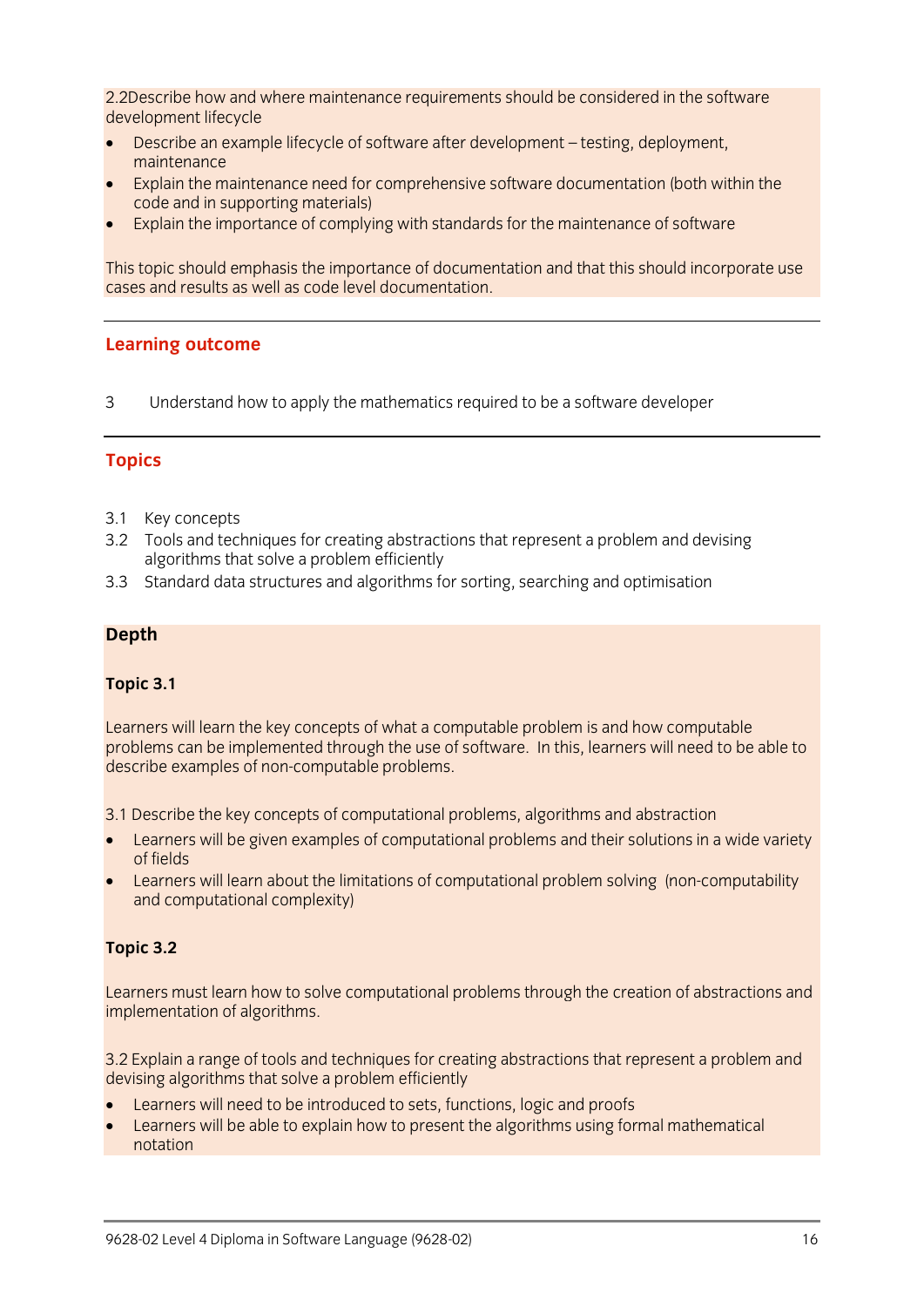### **Topic 3.3**

Learners will need to describe common data structures and algorithms for standard computable problems such as sorting, searching and optimization. The learner will implement common algorithms and data structures in software code through the use of examples and practical  $\alpha$ exercises.

3.3 Describe a range of standard data structures and algorithms for sorting, searching and

- Learners will need to encounter common algorithms<br>• Learners will need to identify common sources for alc
- Learners will need to identify common sources for algorithms and data structures

Programming" that describes many kinds of programming algorithms and their analysis Programming" that describes many kinds of programming algorithms and their analysis.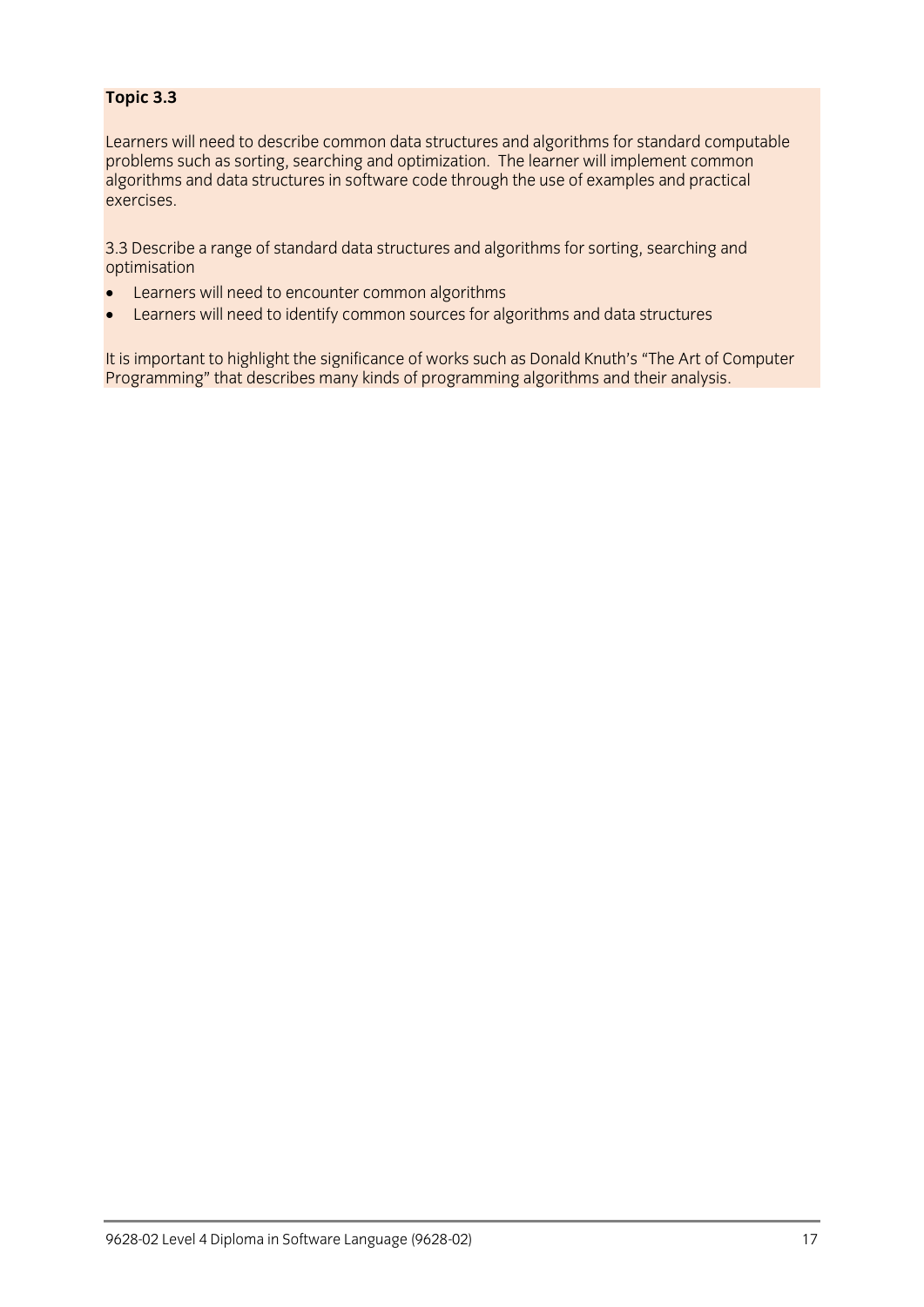**Employer engagement**<br> **Employer engagement is essential in order to maximise the value of learners' experience. A** partnership approach should be adopted where possible with employers with whom the consortium has links, and with employers used for work experience placements. consortium has links, and with employers used for work experience placements.

It would be helpful for teachers to develop a method of maintaining contact with a range of<br>employers in the sectors may be able to help with keeping the examples of legislation, policies and codes of practice used in the taught content, up to date. codes of practice used in the taught content, up to date.

- Local branches of BCS The Chartered Institute for IT can often provide access to local<br>employers, since many members will be senior practitioners and leaders in organisations that employ IT professionals. The BCS has an extensive branch network of volunteers operating across the UK, Channels Islands and Isle of Man. http://www.bcs.org/category/5897 across the UK, Channels Islands and Islands and Islands and Islands and Islands and Islands and Islands and Is
- Invite local businesses to visit the delivery centre to talk about their experience in using Digital Technology for commercial advantage, especially in respect of their dealing with suppliers, customers and employees. Ask the students to identify aspects of the IT practices of local business that may be considered 'good practice'. business that may be considered 'good practice'.
- Identify local small businesses that have no IT governance policy or guidelines. Invite them to attend a short presentation and discussion event wherein students outline by way of  $\ddot{\phantom{a}}$ presentation and demonstration a short set of (maximum 10 items) good practices for IT governance and be prepared to answer questions from the audience. governance and be prepared to answer questions from the audience.
- Invite the local constabulary to come and speak on examples of where businesses and<br>individuals have been victims of crime as a result of their use of IT, and how IT is used in law  $\bullet$ individuals have been victims of crime as a result of their use of IT, and how It is used in law.<br>Anforcement (e.g. the Automatic Number Plate Recognition System (ANPR)) enforcement (e.g., the Automatic Number Plate Recognition System (ANPR)).
- Approach the local chamber of commerce to attend a student debate on the need for greater awareness and engagement with the Digital Economy on the part of small business where. Choose a debatable question that can be supported or opposed such as 'This house believes that Internet sales channels are of equal importance to small/local retailers as they are to global that Internet sales channels are of equal importance to small/local retailers as they are to global corporates.'
- Larger enterprises and central government agencies with local offices are likely to have<br>formalised IT governance policies, especially in technology enabled industries such as Banking, Insurance. Telecommunications and Logistics. These organisation may be willing to offer the time of their Chief Information Officer, an IT manager or technical professional to present to learners on the steps their organisation takes to protect against IT security threats. learners on the steps their organisation takes to protect against IT security threats.
- $\bullet$ • Website designers working in the local economy will often have extensive links with small Invite a local web designer to come and speak about the challenges their clients face in implementing an online presence. implementing an online presence.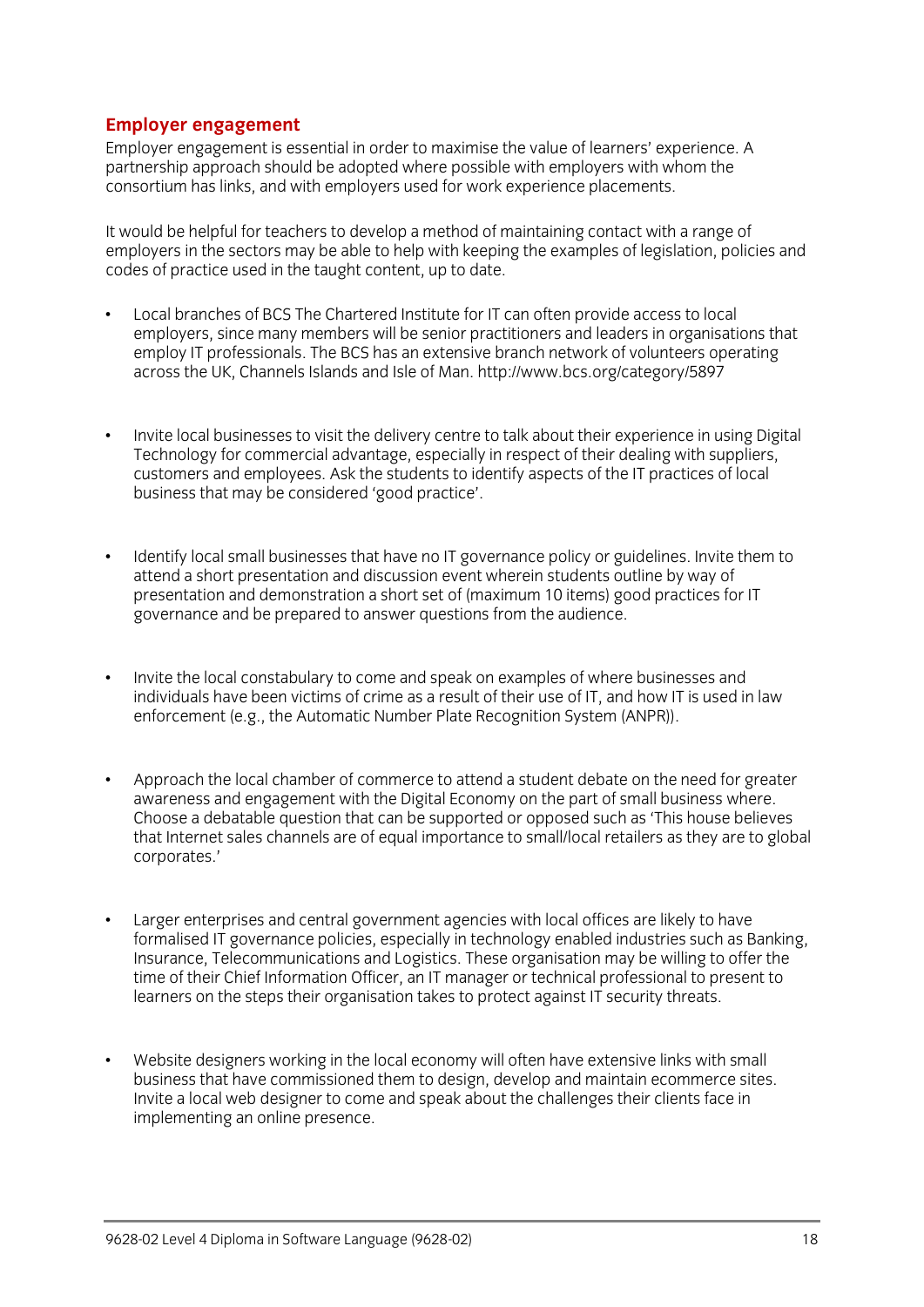- The Computing/IT faculty of every university will have links to employers in the local economy and their faculty staff may be willing to introduce delivery centres to major employers of IT  $\bullet$ skilled graduates and apprentices. Such links should be developed by FE colleges so as to better understand the skills needs and career options for IT practitioners at all levels from school leaver to graduate (i.e., think of how your learners can develop their career beyond the FE stage, and open their eyes to a full career). stage, and open their eyes to a full career).
- Tech Partnership, the UK sector skills council for the IT/Telecoms industry, have an extensive list of small/medium sized employers of IT skilled apprentices and college leavers. They also provide  $\bullet$ a wealth of free resources for FE colleges to enable better engagement with local employers.  $\frac{1}{2}$  https://www.thetechnartnership.com/ https://www.thetechpartnership.com/

### **Suggested learning resources**

### **Books**

Software Engineering: A Practitioner's Approach Software Engineering: A Practitioner's Approach Pressman, R.S. & Maxim B.R.<br>
Published by: McGraw-Hill Higher Education Published by: McGraw-Hill Higher Education ISBN: 978-0-07-802212-8

Software Engineering for Students<br>
Published by: Addison Wesley<br>
Bell, D. ISBN: 978-0-32-126127-4 <u>- 978-1261 1262- 1262- 1262- 12</u>

**Journals and magazines and magazines and magazines in TNow - http://www.bcs.org/category/17705** 

### **Websites**

**BCS** – The Chartered Institute for IT BCS – The Chartered Institute for IT [www.bcs.org](http://www.bcs.org/)

www.bcs.org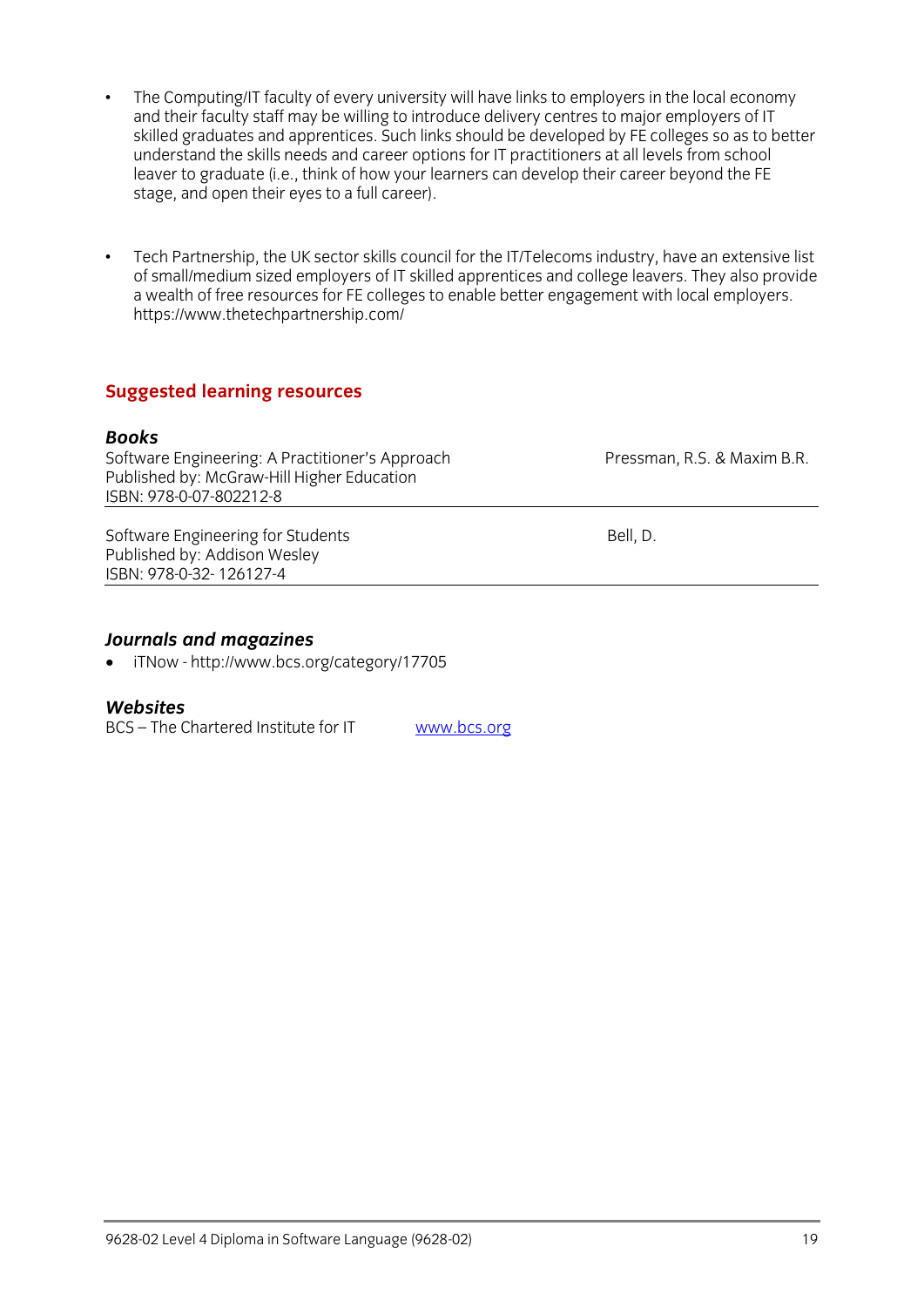# **Appendix 1 Relationships to other qualifications**

### *Links to other qualifications*

Centres are responsible for checking the different requirements of all units/qualifications they are delivering and ensuring that can deliver meet requirements of all units/qualifications.

### *Literacy, language, numeracy and ICT skills development*

This qualification can develop skills that can be used in the following qualifications:

- Functional Skills (England) se[e www.](http://www.cityandguilds.com/functionalskills)[cityandguilds.com/functionalskills](http://www.cityandguilds.com/essentialskillsni)<br>● Fssential Skills (Northern Ireland) see www.cityandguilds.com/essentia
- Essential Skills (Northern Ireland) see www.cityandguilds.com/essentialskillsni<br>■ Essential Skills Wales see www.cityandguilds.com/esw
- Essential Skills Wales see [www.cityandguilds.com/esw](http://www.cityandguilds.com/esw)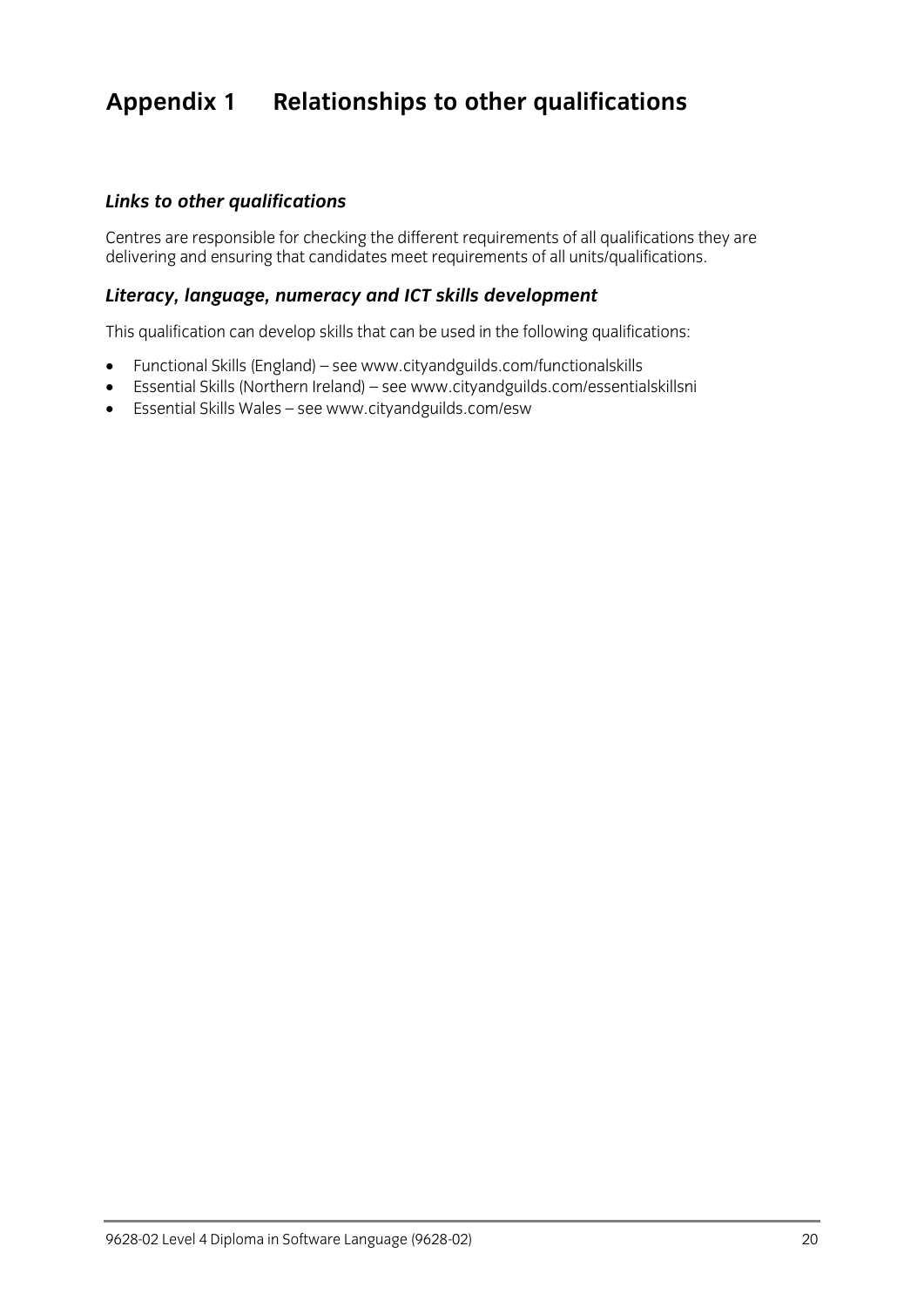# **Appendix 2 Sources of general information**

The following documents contain essential information for centres delivering City & Guilds qualifications. They should be referred to in conjunction with this handbook. To download the documents and to find other useful documents, go to the Centres and Training Providers homepage on www.cityandguilds.com.  $\frac{1}{2}$  and  $\frac{1}{2}$ 

*Centre Manual - Supporting Customer Excellence* contains detailed information about the processes centre' status, or to offer a particular qualification, as well as updates and good practice exemplars for City & Guilds assessment and policy issues. for City & Guilds assessment and policy issues.

- The centre and qualification approval process<br>• Assessment internal quality assurance and ex
- Assessment, internal quality assurance and examination roles at the centre
- Registration and certification of candidates
- Non-compliance
- Complaints and appeals
- Equal opportunities
- Data protection
- Management systems
- Maintaining records
- Assessment
- Internal quality assurance
- External quality assurance.

*Our Quality Assurance Requirements* encompasses all of the relevant requirements of key regulatory documents such as:

- SQA Awarding Body Criteria (2007)
- NVQ Code of Practice (2006)

and sets out the criteria that centres should adhere to pre and post centre and qualification approval. approval.

*Access to Assessment & Qualifications* provides full details of the arrangements that may be made adiustments in assessment. adjustments in assessment.

The **centre homepage** section of the City & Guilds website also contains useful information on  $\mathbf{S}$ 

- **Walled Garden**: how to register and certificate candidates on line
- **Events:** dates and information on the latest Centre events
- **Online assessment**: how to register for e-assessments.

*Centre Guide – Delivering International Qualifications* contains detailed information about the processes which must be followed and requirements which metables where a centre to achieve.<br>'annroved centre' status, or to offer a narticular qualification 'approved centre' status, or to offer a particular qualification.

- The centre and qualification approval process and forms
- Assessment, verification and examination roles at the centre
- Registration and certification of candidates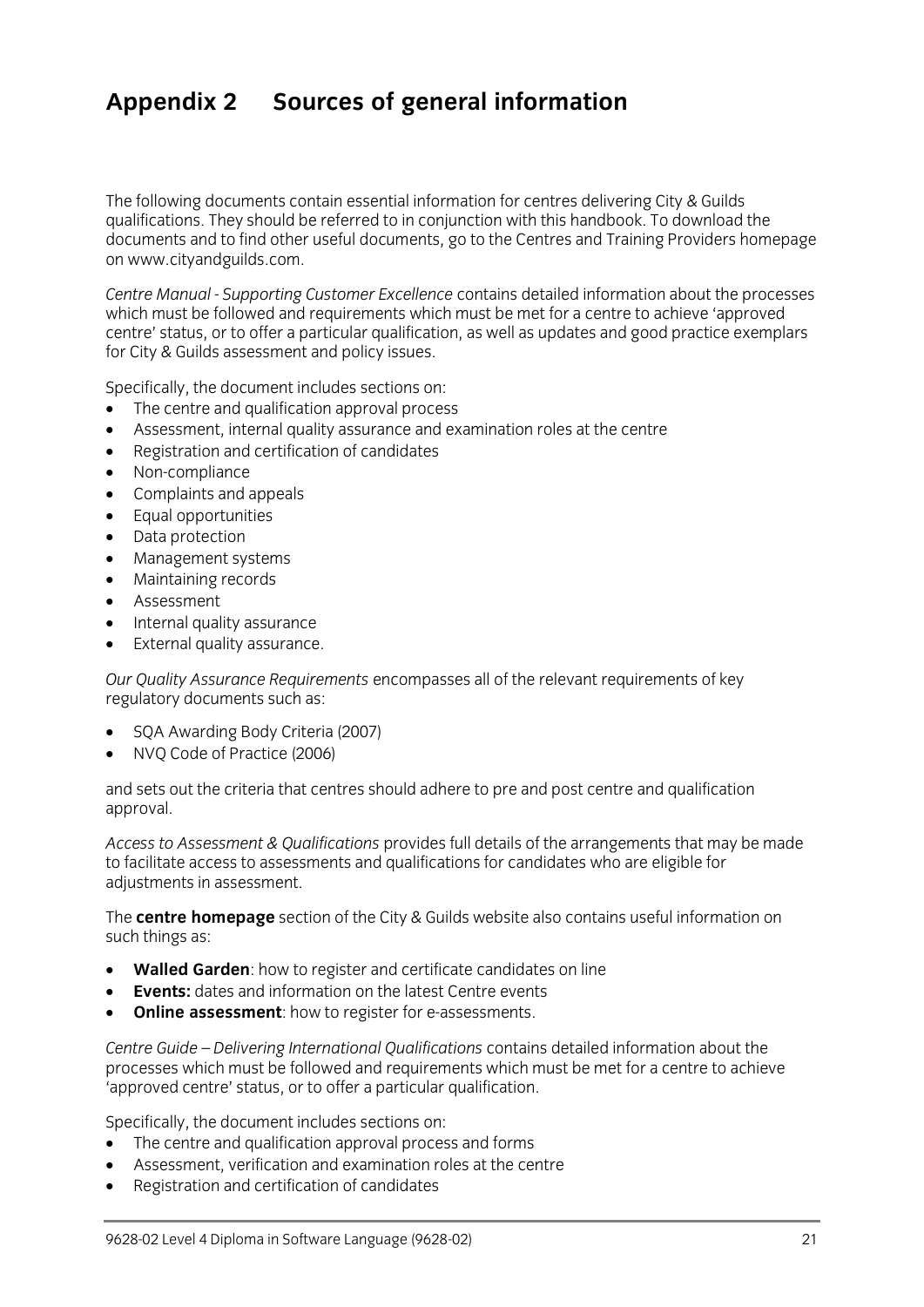- Non-compliance
- Complaints and appeals
- Equal opportunities
- Data protection
- Frequently asked questions.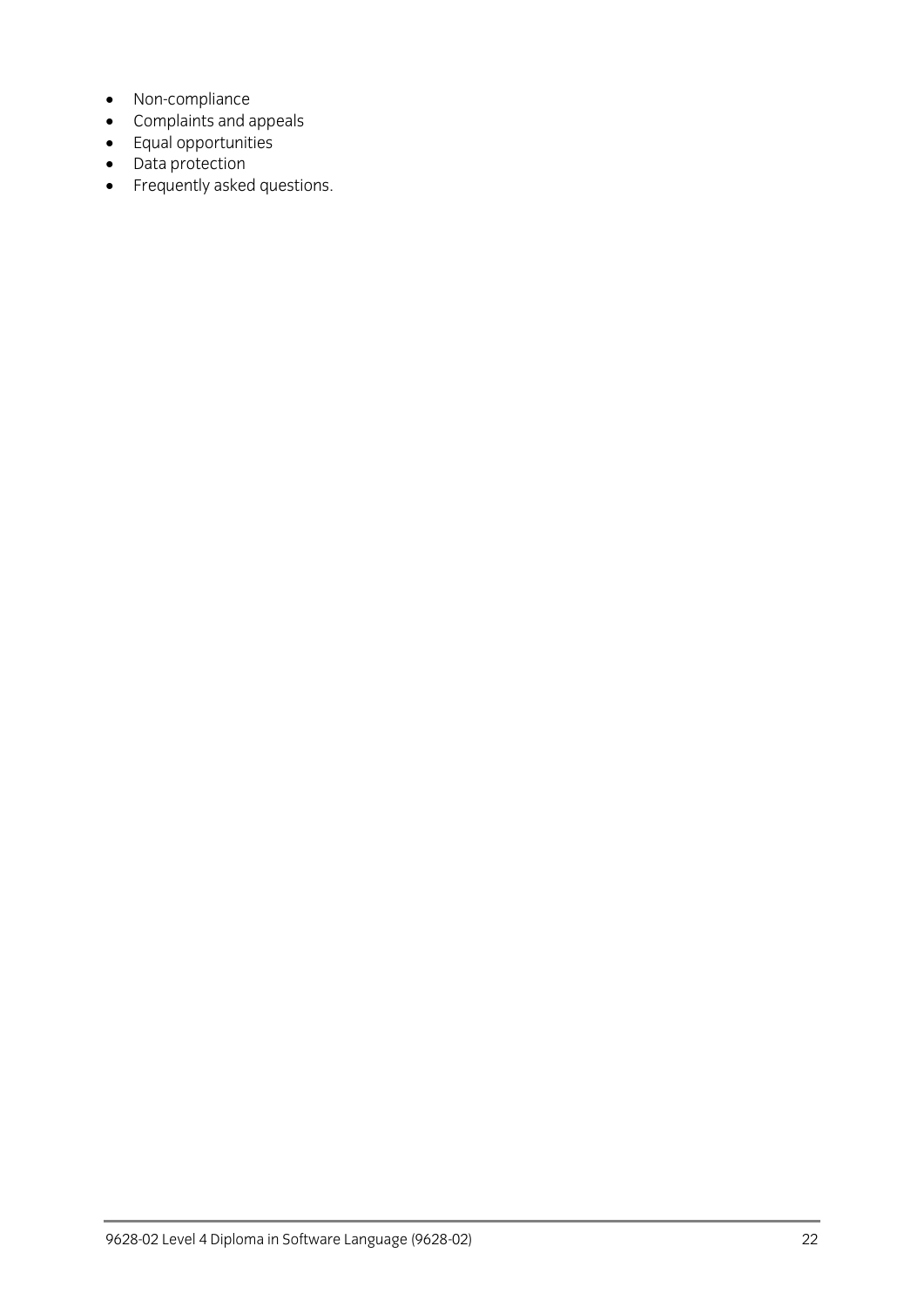# **Useful contacts**

| <b>UK learners</b><br>General qualification information                                                                                                                                                    | E: learnersupport@cityandguilds.com                                                                 |
|------------------------------------------------------------------------------------------------------------------------------------------------------------------------------------------------------------|-----------------------------------------------------------------------------------------------------|
| <b>International learners</b><br>General qualification information                                                                                                                                         | $F: +44(0)2072942413$<br>E: intcg@cityandguilds.com                                                 |
| <b>Centres</b><br>Exam entries, Certificates,<br>Registrations/enrolment, Invoices, Missing<br>or late exam materials, Nominal roll reports,<br>Results                                                    | $F: +44(0)2072942413$<br>E: centresupport@cityandguilds.com                                         |
| <b>Single subject qualifications</b><br>Exam entries, Results, Certification, Missing<br>or late exam materials, Incorrect exam<br>papers, Forms request (BB, results entry),<br>Exam date and time change | $F: +44(0)2072942413$<br>$F: +44$ (0)20 7294 2404 (BB forms)<br>E: singlesubjects@cityandguilds.com |
| <b>International awards</b><br>Results, Entries, Enrolments, Invoices,<br>Missing or late exam materials, Nominal roll<br>reports                                                                          | $F: +44(0)2072942413$<br>E: intops@cityandguilds.com                                                |
| <b>Walled Garden</b><br>Re-issue of password or username,<br>Technical problems, Entries, Results, e-<br>assessment, Navigation, User/menu option,<br>Problems                                             | $F: +44(0)2072942413$<br>E: walledgarden@cityandguilds.com                                          |
| <b>Employer</b><br>Employer solutions, Mapping, Accreditation,<br>Development Skills, Consultancy                                                                                                          | $T: +44(0)1215038993$<br>E: business@cityandguilds.com                                              |
| <b>Publications</b><br>Logbooks, Centre documents, Forms, Free<br>literature                                                                                                                               | $F: +44(0)2072942413$                                                                               |

Every effort has been made to ensure that the information contained in this publication is true and correct at the time of going to press. However, City & Guilds' products and services are subject to continuous development and improvement and the right is reserved to change products and services from time to time. City & Guilds cannot accept liability for loss or damage arising from the services from time to time. City & Guilds cannot accept liability for loss or damage arising from the use of information in this publication.

If you have a complete a complete a complete a complete and the services that we have a contribution of the services that we have a contribution of the services that we have a contribution of the services that we have a co provide, email[: feedbackandcomplaints@cityandguilds.com](http://feedbackandcomplaints@cityandguilds.com)